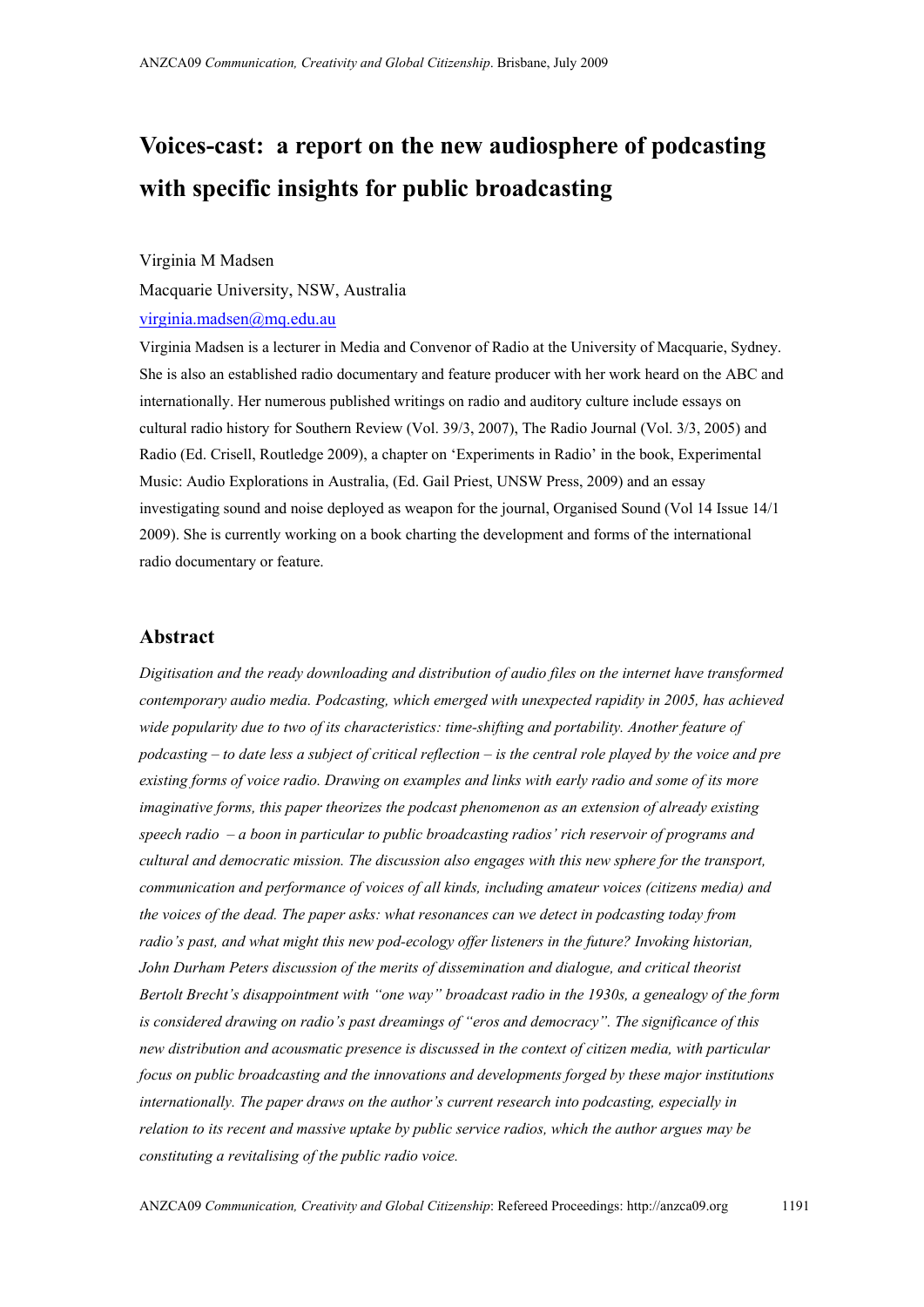### **Keywords**

 $\overline{a}$ 

*Podcasting, radio, public broadcasting, citizens media, broadcast radio, radio histories, public broadcasting radio, radio and innovation, listening and communication, auditory culture, radio cultures* 

# **Voices-cast: a report on the new audiosphere of podcasting with specific insights for public broadcasting**

#### **Contexting the rise of podcasting**

The word "podcasting", a fusion of "broadcasting" and "iPod", began to be used three years after Apple's launch of the iPod in 2001. An early reference to the new form of audio distribution was made by journalist Ben Hammersley (2004). Remarking that Apple's iPod and other MP3 players were already "in many pockets", and that weblogging had become "an established part of the internet", Hammersley observed that these factors, combined with the availability of free or cheap audio production software, created "all the ingredients' for "a new boom in amateur radio." His attempt to name this new form was tentative, but "what to call it?" he asked, "Audioblogging? Podcasting? GuerillaMedia?" (Hammersley, 2004). Later in that year, Doc Searls posted a blog titled 'DIY radio with PODcasting', anticipating a new form of radio "where we choose what we want to hear" (in Gilmour, 2006, p. xiii).

The contrast between these tentative mentions of a possible audio distribution platform in 2004 and the actuality of podcasting only a year later, is remarkable. Even more startling is the exponential growth and apparent interest in podcasting, in the space of less than a year. Dan Gilmour mentions that a Google search he did for 'podcasts' in September 2004 yielded only 24 hits, whereas one year later that same search elicited over 100 million hits (Gilmour, 2006, pp. xiii-xiv). And the neologism "podcast", uncertainly floated at the beginning of 2004, had moved into such widespread use that by August 2005 the Oxford English American Dictionary included it, making it their word of the year (S. Miles in Berry, 2006, p. [1](#page-1-0)04).<sup>1</sup>

So what is podcasting? Most of you will be familiar with the term as you subscribe to yet another radio program, or have manually downloaded a radio show or audio onto your ipod,

<span id="page-1-0"></span><sup>&</sup>lt;sup>1</sup> In S. Miles, 'Podcast Makes the Dictionary', the term was defined as "a digital recording of a radio broadcast or similar program, made available on the internet for downloading to a personal audio player", although this is not quite accurate: the podcast can now be listened to straight off the computer, or on any mobile device storing files such as mp3s.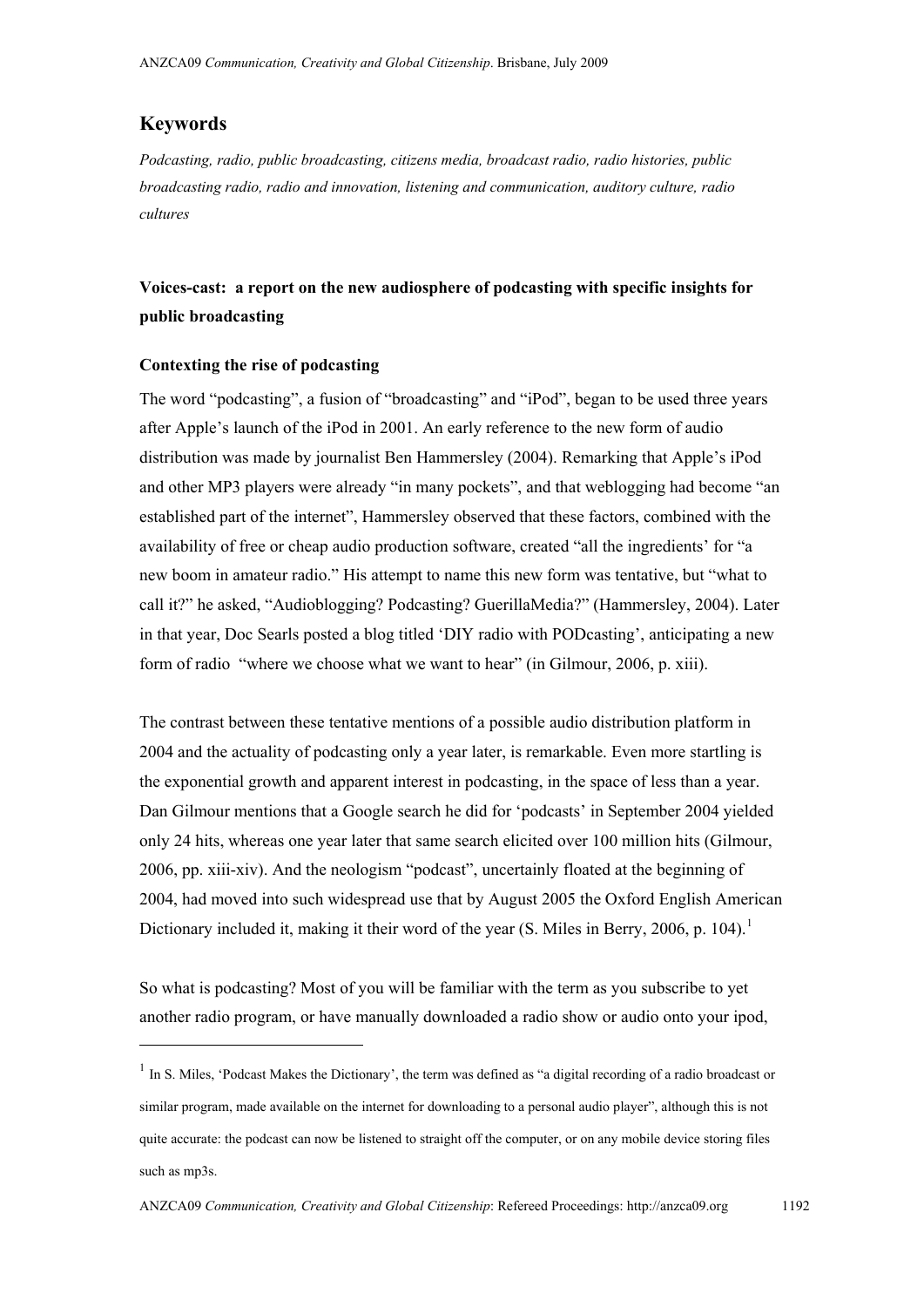computer, or third generation mobile phone. More pertinent to my discussion is the podcast's relationship and its possible significance in regard to that old media 'broadcast' form, the radio. If in such a short interval of time podcasting has become a household word, might we agree with our earlier podcasting commentators for example, that podcasting's prime significance appears to lie in its potential to create "a new era of amateur radio" or "citizens radio"? (Gilmour, 2006, pp xiii-xiv).

While there has been a growing discussion along these lines, and at least anecdotally we might cite the fact that amateur podcasts are making up a substantial portion of the total podcasts available, we are in danger of missing something very important if we only stress podcasting as an internet distributed citizen's radio, or new independent model for DIY radio, or even an audio web log phenomenon again driven by the citizen voice. In this paper I want to touch on another aspect of podcasting and this is in its relationship to public service media – especially its massive uptake, evolution and expansion via institutional outlets of public service broadcasting since 2004.

In less than four years the adoption of this new internet hosted, audio production and distribution platform has resulted in the marked transformation of much of public service broadcast radio, at least in terms of when and how we access and listen to it. I'd argue this transformation has been greater than for commercial or community radio. From the evidence, it appears commercial radio has not adopted the format anywhere near so enthusiastically as the large public service broadcasters (PSBs). This is because, for the most part, podcasting appears to favour old forms of 'block programming', even the talk-driven high production values programming still a characteristic – although not by any means the only offering – of much public broadcasting radio.<sup>[2](#page-2-0)</sup> For at least thirty years, commercial radio organizations have relied much more on 'flow', especially music programming, or hosted talk formats and talkback (Hendy, 2000). These formats make it difficult and even potentially unviable to podcast for a number of reasons. In terms of establishing any history of podcasting thus far too – and this will only be a brief sketch of some Anglophone developments – we need to take

<span id="page-2-0"></span><sup>&</sup>lt;sup>2</sup> Radio Four of the BBC is an example. It now offers a majority of its programs, cultural and informational, for podcast (alhough for a limited time only) or as streamed content on its i-player. The BBC World Service, distinguished by a mix of block and flow talk programming has a documentary archive available for download anywhere in the world. At<http://www.bbc.co.uk/radio/podcasts/docarchive/>And ABC stations closer to their commercial talk counterparts even fragment flow programming into podcast packages for easy and targeted download.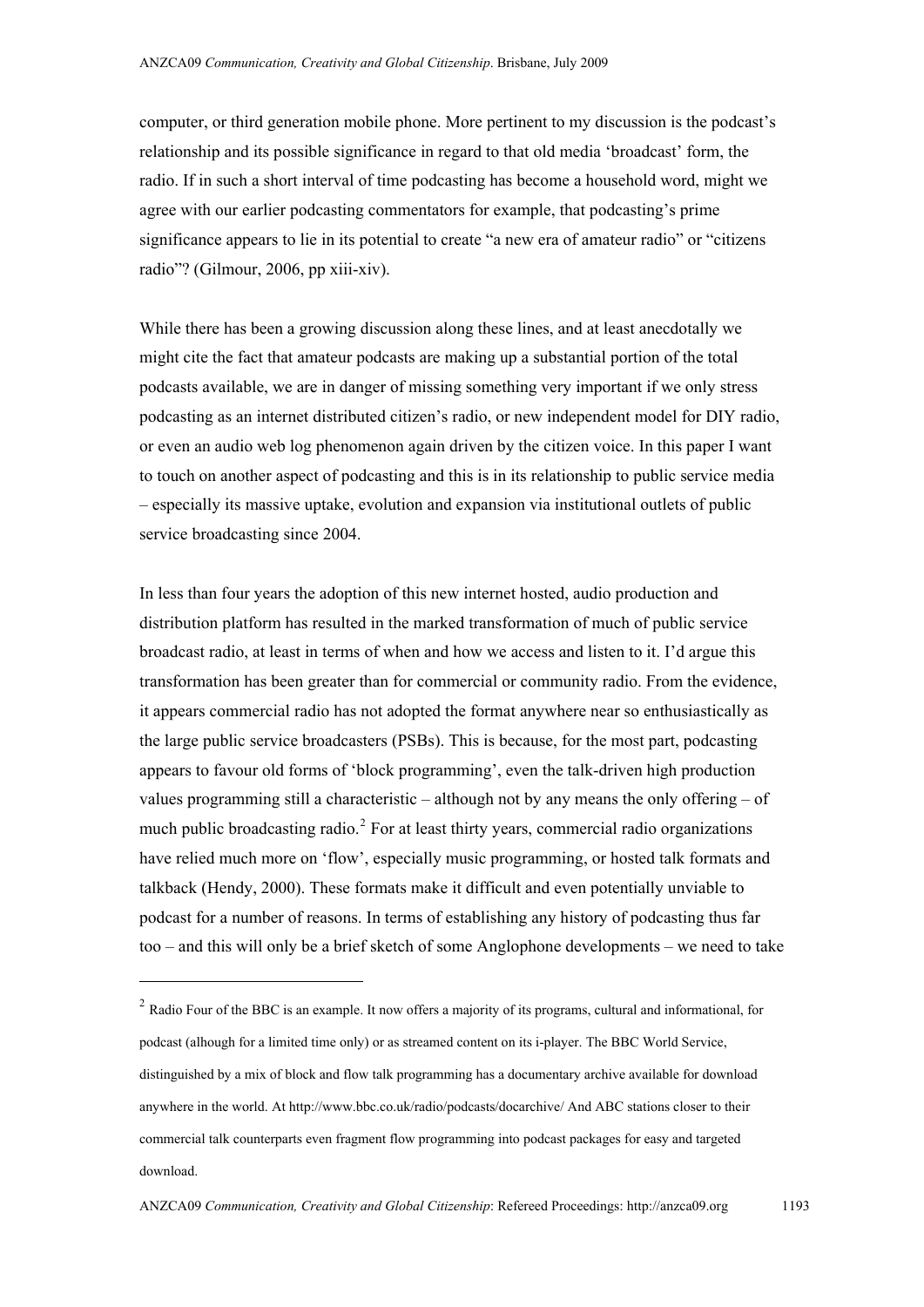into account these international PSB developments as much as the exploding amateur universe of podcasting. This is especially important if we are to begin to explore the potential impact and significance of podcasting within media culture into the future, and in terms of podcasting's particular effects on PSB media organizations, including the extension and proliferation of its particular voices into diverse (and now global) public spheres.

I will briefly chart two intersecting genealogies for podcasting in its relationship with radio. These two intersecting vectors for development allow us to see how podcasting may be much more than: 1) just another distribution dissemination platform – one way, and as some typify it, passive – for already existing audio programming, and therefore, simply old radio available on demand or; 2) an idea of a more democratic communication never realized through 'old' radio because of its capture by 'paternal' institutions, dictators, state regulation, corporate/commercial interests etc. In this last reading, it is primarily the independent internet radios and *prosumer* podasting which are deemed to allow dialogic communications to occur, with opportunities for renewal of 'old radio' seen to come from new ideas generated by this unregulated influx of new voices entering the radioscape.

We might recall here how Bertolt Brecht once imagined the radio: how it might function democratically rather than *encratically* (serving power in the form of the state or commerce). In his oft cited article 'The Radio as an Apparatus of Communication' (1932, in Strauss & Mandl, 199[3](#page-3-0), pp15 – 17),<sup>3</sup> Brecht stressed what he saw as the loss inherent in broadcasting *dissemination*; for Brecht and the inheritors of this reading, the one to many model meant a reduction in radio communications' potential – in essence a loss in radio's ability to be a twoway civic and democratising force. As Brecht castigated and advised:

[R]adio is one-sided when it should be two. It is purely an apparatus for distribution, for mere sharing out…Change this apparatus over from distribution to communication. The radio would be the finest possible communication apparatus in public life...That is to say, it would be if it knew how to receive as well as transmit, how to let the listener speak as well as hear, how to bring him into a relationship instead of isolating him (Brecht in Strauss & Mandl).

<span id="page-3-0"></span><sup>&</sup>lt;sup>3</sup> Originally published as 'Der Rundfunk als kommunikationsapparat' in Blattaer der Hessischen Landestheaters, Darmstadt, No 16, 1932.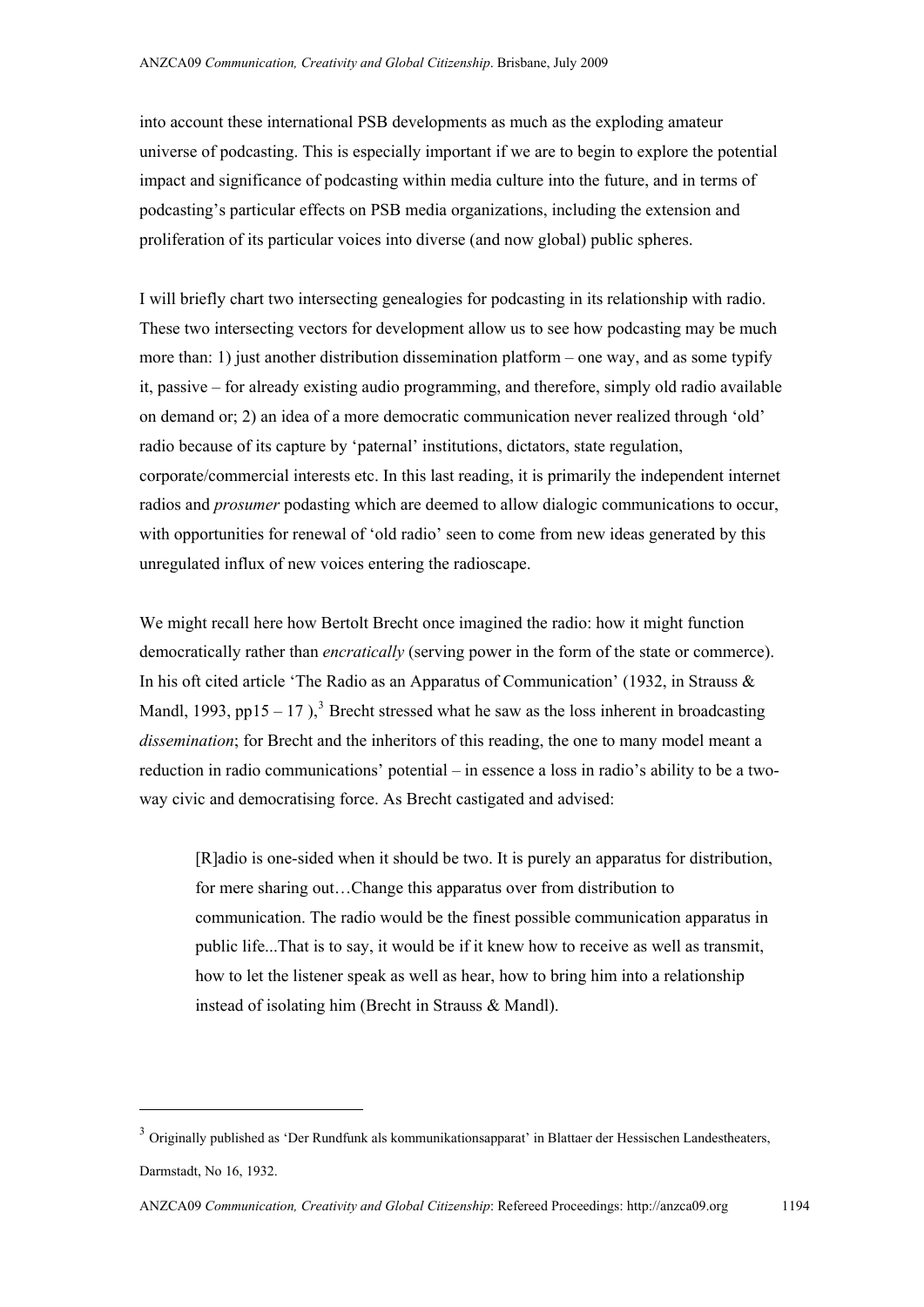Brecht's next words are uncanny today in an environment where UGC (User Generated Content) is the buzzword of the moment: "[R]adio should step out of the supply business and organise its listeners as suppliers" (Brecht, Strauss & Mandl, 1993, p 15). In this formulation, like the latest excited exponents of citizen media, Brecht presumes the dialogic two-way flow to be inherently more democratic a communication apparatus than with the one-to-many version, characteristic of traditional radio and television broadcasting. This view, I contend, is far too limiting a model, contributing to a substantial under appreciation of the public broadcasting usage, indeed active development of podcast audio programming as part of its public broadcasting mission and wider *dialogue* with its audiences.

#### **Podcasting: returning to early vectors**

This rapid emergence of a new type of audio production, programming, distribution and reception technology – in effect a new kind of radio – has been facilitated by a series of technological and marketing innovations: compressed audio files such as mp3s, the Really Simple Syndication (RSS) file format allowing computer users to subscribe automatically to podcasts of their choice, and a variety of simple to use other podcasting creation and subscription softwares (such as the I-podder).<sup>[4](#page-4-0)</sup> By June 2005 Apple had also added a podcasting feature to its popular iTunes software, at the same time making over 3,000 podcasts available for no cost.In just two days in that month Apple declared over one million subscriptions to podcasts via iTunes (Apple press releases June 2005, in Crofts et al, 2005, pp 2-3).

The appeal of podcasting already transcends the consumption of audio files by computer users: iTunes promoted *prosumers* allowing them to easily create and publish their own podcasts. This, as others have argued, marked the beginning of true DIY radio even as streamed internet radio was already operational, but catering less to amateurs due to increased levels of complication and greater needs for establishment funding. Capitalising on its marketing momentum – its iPod brand name had, after all, been absorbed into the generic name of this new medium – Apple could now trumpet podcasting as "the next generation of radio" (Apple 2005 in Crofts et al, 2005, p 3).

<span id="page-4-0"></span><sup>&</sup>lt;sup>4</sup> Crofts et al., 2005 provide an account of these developments, pp. 2-3.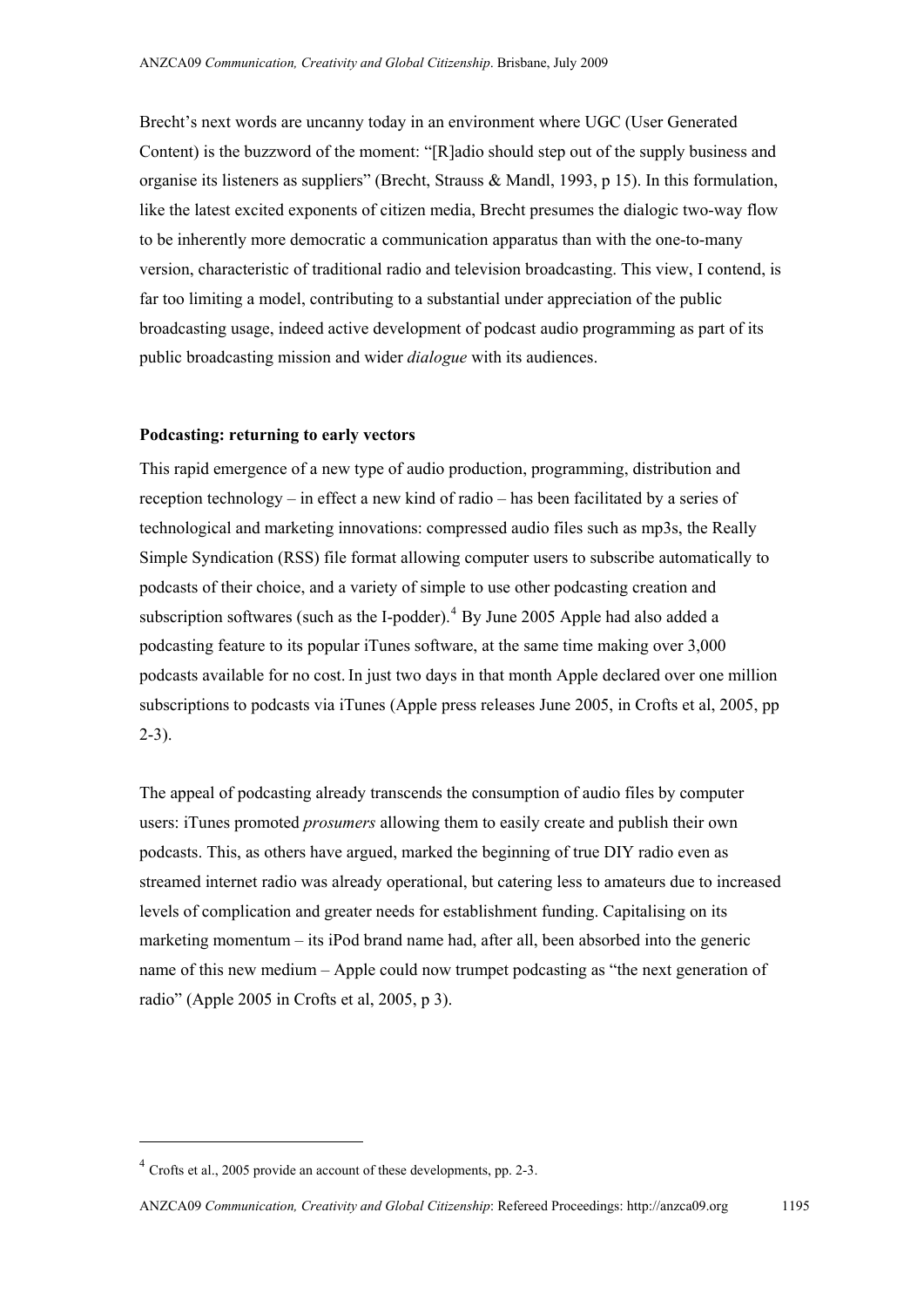Perhaps more so than other countries USA listeners, disaffected with much of commercial radio's conservative programming and "plague" of advertising (Crofts et al, 200[5](#page-5-0)),<sup>5</sup> were now able to listen to a proliferation of often amateur voices in niche-oriented podcasts. Or they too could join the ranks of independent speakers creating their own podcasts "from back rooms, sheds and even cars..." (Dearman & Galloway, 2005, p. 53[6](#page-5-1)).<sup>6</sup> Podcasts such as the now long running "The Dawn and Drew Show!" started at this time, featuring the shenanigans of "two self-described ex-gutter punks who podcast from a 19th century dairy farm in southeast Wisconsin and talk raunchy about love, sex and even farm animals" (Homepage, Miceli & Domkus). While listening to some of their own uncensored highlights handpicked from their last 100 programs, Dawn reflected; "Who'd have thought anyone would listen?" "Take this Big Brother! I don't need you. I don't need your fucking contracts. I've got my own radio show!"

Here we see much of the early excitement surrounding amateur podcasting in its challenge to traditional communication and media channels. This podcasting, touted as being about "reclaiming the radio", "refreshing the radio" (J. Twist in Berry, 2006, pp 4-5), could claim to bypass the hierarchical gate-keeping role of mass media. Here many could see a horizontal media form – some invoke the term rhizomatic – where consumers are producers and engage in ongoing conversations with other prosumers. Journalist Stephen Baker observed in the middle of 2005 that "the heart of the podcasting movement" was "in the world of blogs, those millions of personal Web pages that have become a global sensation" (Baker in Crofts et al, 2005, p 2). The broader social context of podcasting as we can see here should then be considered in any history of podcasting's development. Technological innovation or the role of a large and influential organizations like Apple is crucial, but so too is this rhizomatic 'links' culture helping to extend the podcast through space and time.

We might invoke Brecht's essay again from 1932 to reflect on this 'radio reborn'. What sort of radio is it? And does it remind us of those early unregulated crystal set days? Drew sounded to me just like the early amateur radio ham operator (and the quality of the 'transmission' is almost as bad) when he "IDed" their show's very first podcast with the

<span id="page-5-0"></span> $5$  Crofts et al. refer here to the appeal of podcasting for listeners keen to escape "the advertising that plagues traditional radio broadcasting" (p 5).

<span id="page-5-1"></span><sup>&</sup>lt;sup>6</sup> Dearman and Galloway also cite Timothy McNulty, who refers to "roadcasting" as another form of podcasting, allowing "music sharing in and between cars" (p 544n10).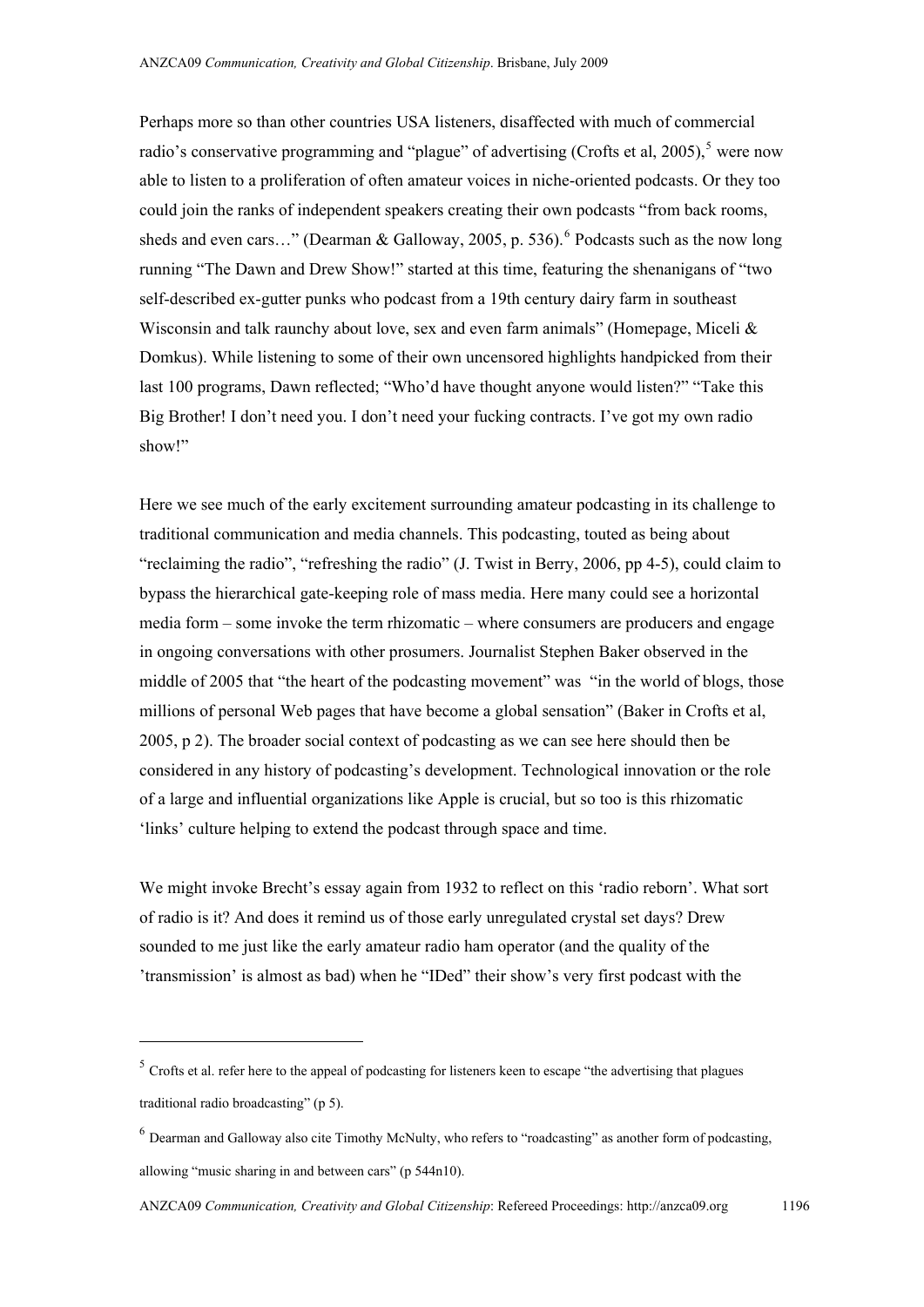words "So, this is September 23. It's 10.19pm, Broadcas…[slip of the tongue] podcasting from Allington, Wisconsin" (Ex webarchive, Miceli & Domkus).

Along with Brecht (who was responding to the growing demagoguery of prewar Germany) the earliest utopian visions of radio embodied in amateur radio and 'the listener-in' experience appeared to advocate active production/participation by individuals and an anarchic unregulated dialogic communication. Sabine Breitsameter described this early radio experience: "Every night, hundreds or radio amateurs would assemble in the ethers. Call and answer occurred on the same frequency – by the dozens, simultaneously. The whole thing was like a modern day Internet chat scenario, but you could hear every bit of it" (Breitsameter, 2007, p 61).

These earlier voices, I'd argue, sympathetically vibrate, resounding in the new DIY podcasting sphere of enthusiastic amateurs, geeks and dabblers who have become for all intents and purposes their own radio stations, equipped to produce their own small (and in some cases extremely large and profitable) 'radio' aggregation networks and shows through RSS, ipod and the web's implicit link culture.<sup>[7](#page-6-0)</sup> The media artist, Richard Kriesche appeared prophetic in 1988 when he talked of the new emergent "radio man" in his performance "Radiozeit":

the electric man no longer listens to the radio – he himself is radio…he creates around himself the postmodern aura of an omnipresence. His exterior is radiant...[and] his interior is embedded in the electronic community of the data background (Grundmann, 2007, p 215).

We hear this line through too, in much of the now familiar and frankly utopian talk generated around podcasting, blogging and online citizen journalism and other emergent participatory media forms centred around this release of voices and *presence* into everyday life. The viral or rhizomatic libertarian potential of this activity is argued as a contribution to what Pierre

 $\overline{a}$ 

<span id="page-6-0"></span> $<sup>7</sup>$  This occurs via Web 2.0 convergence and links, email, and internet "favourites" sites like Delicious, allowing</sup> individual favourites to be seen by many and cross-referenced. Hugely successful podcasters like Adam Curry appear to be building small empires of podcasting in this way. His Daily Source Code show, one of many hosted by his company Pod Show Inc., was cited as averaging more than 1 million downloads a month in December 2005. (Martin Miller, 2006) and in The Economist, 'Podcasting Will Change Radio, Not Kill It' (April 22nd, 2006, p. 12), it was suggested that by 2006 he had "several million listeners".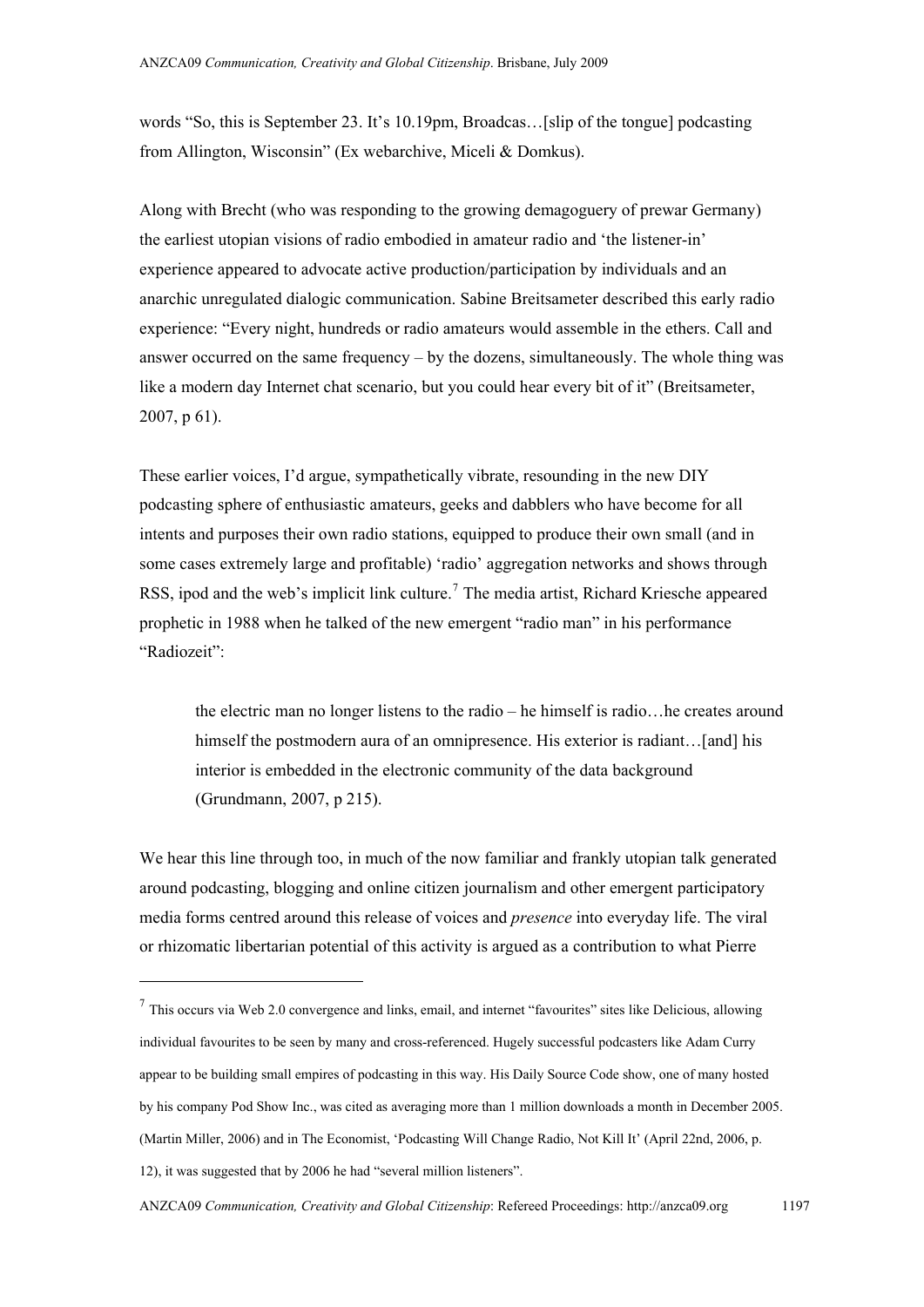Levy has called "collective intelligence" (Levy, 1994 and Rheingold, 2008). It is worth noting how the so-called gatekeepers of media are also encouraging this culture: for instance the ABC is supporting the development of an innovative social networking project, *Pool.*[8](#page-7-0)

It is noteworthy that *radio as a medium* was not being rejected by the new DIYers. As pioneer and podcasting entrepreneur Adam Curry (previously well known as an MTV Veejay) declared: "Using the theatre of the mind, using sound as art – this is something we've forgotten how to do in radio" (cited by D. Terdiman in Dearman & Galloway, 2005, p 540).<sup>[9](#page-7-1)</sup> Neither is it surprising that Apple, while marketing podcasting and iTunes, should use terms such as "Radio Reborn" as it tried to capture the appeal of the new format (Apple Press release 2005 cited in Crofts et al, 2005, p3).

We might also understand then another trajectory back to broadcast radio in this renewed call to creativity in audio programs (as Curry's), a harking back to the golden age of institutional and network radio, relegated to the realm of nostalgia and amnesia with the arrival of television in the 1950s, at least in the US (see Hilmes & Loviglio, 2002 and Douglas, 1999).<sup>[10](#page-7-2)</sup> The new podcasters in America could also cite the loss of their own more edgy non conformist DJing tradition (originating in the pirate radios of the 1960s), the Wolfman Jacks now increasingly discarded by conservative networks who feared listeners becoming too

[http://www.dailysourcecode.com/\)](http://www.dailysourcecode.com/)

 $\ddot{\phantom{a}}$ 

<span id="page-7-0"></span><sup>&</sup>lt;sup>8</sup> Numerous examples exist of these kinds of institutions creating space for and actively encouraging audio contributions from their publics. ABC's Pool is dedicated to a range of these possibilities and RN's Street Stories project was another example. See <http://www.pool.org.au/>The BBC has a number of initiatives to incorporate young prosumers too in news, for eg., 'News School Report' enabling children in UK schools the chance to make audio, video and text news stories, with the help and feedback from professionals.

http://news.bbc.co.uk/2/hi/school\_report/default.stm at the BBC.

<span id="page-7-1"></span><sup>&</sup>lt;sup>9</sup> See Daniel Terdiman, "Podcasts: New Twist on Net audio", Wired News, 8 October 2004. Curry's current and popular podcast site, Daily Source Code gives us a summary of what his podcasts are all about: "The challenge to mainstream media -- and the voice of independent media -- starts here. Podfather Adam Curry scours the globe for the hottest new mashups, podcast highlights, and podsafe music". (Curry, 2008) At

<span id="page-7-2"></span> $10$  This picture is not entirely applicable in the U.K and much of Northern and Western Europe where public service radio continued to disseminate and produce rich content in the form of comedy, drama, serials, documentaries and features. And this continues in the contemporary context.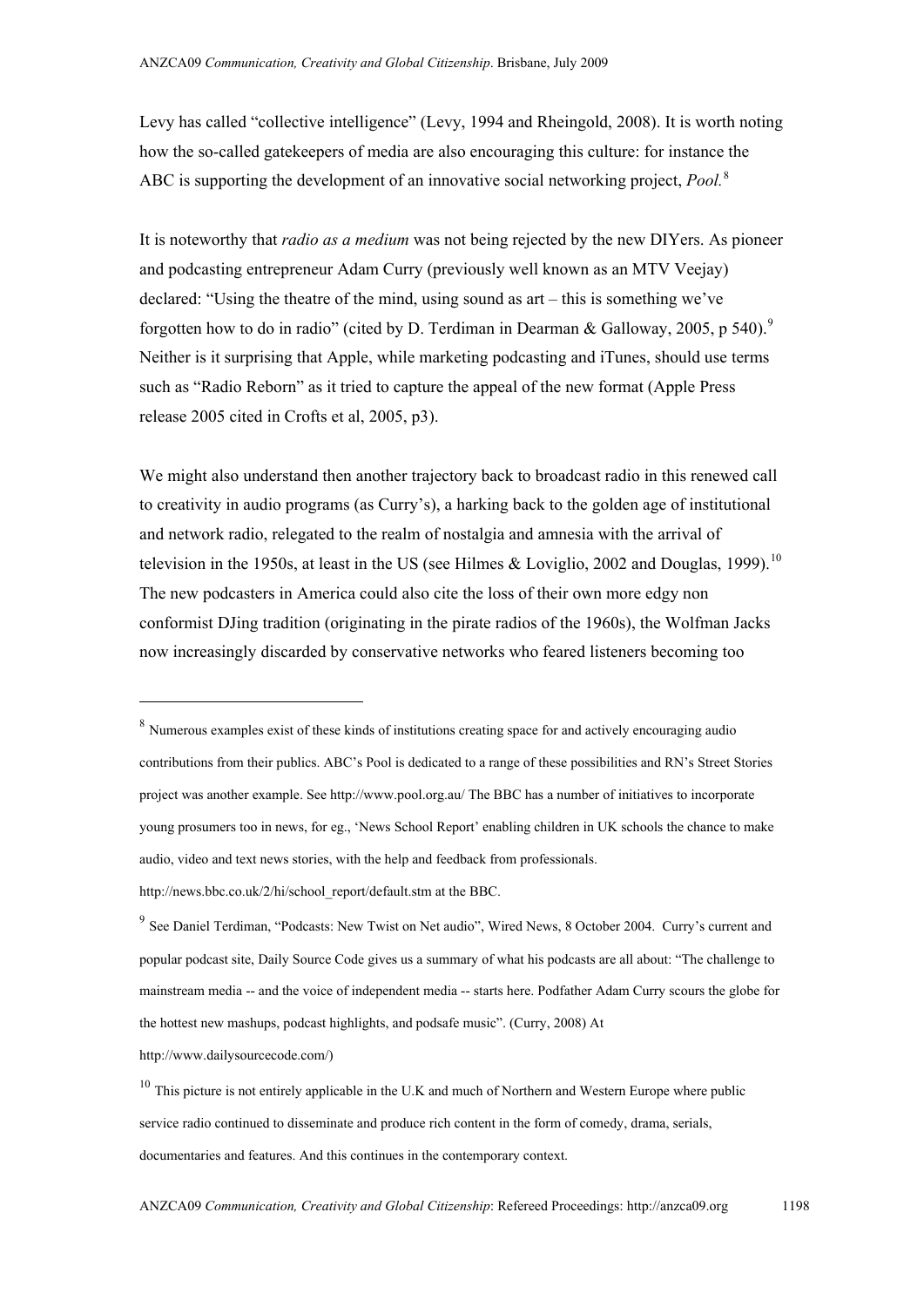distracted to attend their advertising content or station jingles $<sup>11</sup>$  $<sup>11</sup>$  $<sup>11</sup>$ . In these equally sympathetic</sup> vibrations, John Durham Peters extended disquisition on broadcasting and communication (1999) provides other routes and clues for me to explore, especially in the light of the Brechtian legacy against dissemination media, and any assessment of broadcasting per se as a deficient form of democratic communication. As Peters reminds us in his provocative history of the idea of communication, the first radio communication (two way), as with pirate and golden age radio podcasting precursors, should alert us to desires beyond that of democratic communication. As he writes, "democracy and eros remain the twin frames for the popular reception of each new medium" (1999, p 224).

In its unruly amateur guise, podcasting undoubtedly does offer new hope for some of these voices, through sidestepping the gatekeepers and building on (multiplying) communities of like-minded listeners. Sometimes it can even surprise the podcasters how far their voices can actually be carried. Dawn and Drew podcasting from their "goulash of hotness" in "Studio B Studio Barn" as they describe it, commented on the occasion of their  $100<sup>th</sup>$  show: "Yeah, there are not many shows who have reached 100 and we've come onto you 100 times." Referencing themselves in their program as being in the 'Top  $10$ " on Podcast Alley,<sup>[12](#page-8-1)</sup> this pair can be heard to speak with increasing confidence as they witness their niche audience growing beyond the friends and family it presumably started with. Dawn and Drew had uploaded nearly 900 programs as podcasts by mid 2009, starting from their opening episodes recorded with little more than a cheap laptop, Garage Band software and a poor sounding internal microphone. Dawn in particular, playing with the sense of a private space revealed (on exhibition) to the listener's imagination through acousmatic sound (private voice to private ear), enjoys the salacious play made possible by this kind of radio persona invisible to the eye. Performing herself – simulating or performing real sex or recounting stories we cannot be sure are actual – her voice can be recognised as being both a marker of an identity and a mask (masque) for it. Both a sense of authenticity and trickery through performed play (without

 $\overline{a}$ 

<span id="page-8-0"></span> $11$  How much of this kind of performance is actually out there in amateur versions of podcasting, or further mutating, is hard to ascertain at this stage, and unfortunately remains beyond the limits of this paper. What we can say is that the heavily formatted and syndicated radio dominant in the U.S for many years had become so stultifying that any real individual creativity or spontaneity was now virtually impossible (Hendy, 2000).

<span id="page-8-1"></span> $12$  Dawn and Drew make this claim in their 100th show. They were not listed in the Top 10 when this paper was being written, but enthusiastic bloggers post comments like: "The most natural down to earth podcasters I have ever heard", or "There will never be any better in my lifetime." Accessed

[http://www.podcastalley.com/podcast\\_details.php?pod\\_id=195](http://www.podcastalley.com/podcast_details.php?pod_id=195) (July 27, 2008).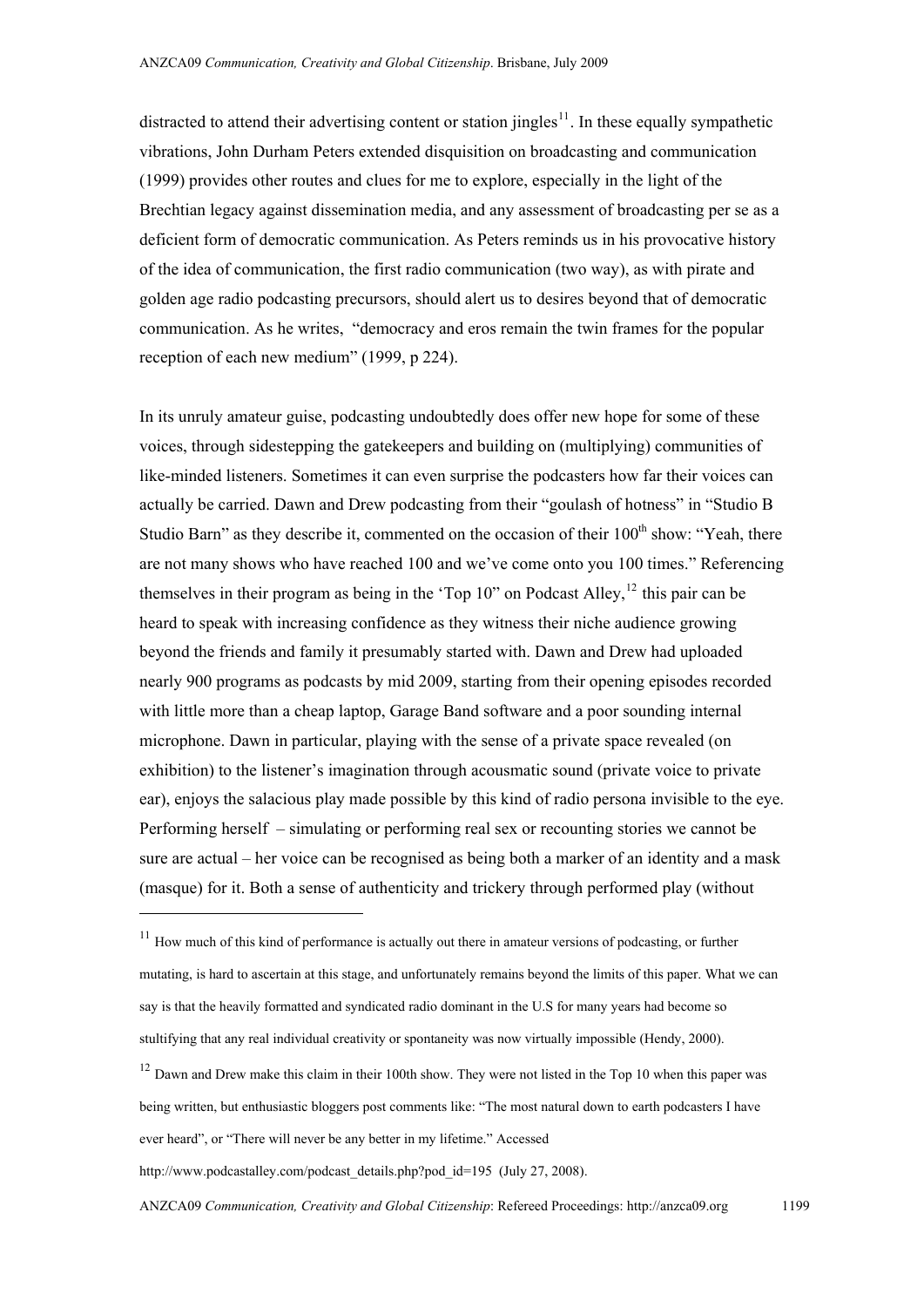vision, therefore acousmatic) enter these reality home studio podcasts, although one might complain of an excess of self-indulgence or narcissism. One of the explanations for the show's popularity may also lie here, in the show's slippage between professional and amateur, reality and artifice, matched with the 'characters' pronounced ordinariness – heard in their apparently 'unproduced' voices and in the equally unscripted feel of their presentation.

But perhaps we can also appreciate the losses and missed connections here in the tangled thicket of voices increasingly on permanent display, voices unable to sound beyond tiny niche markets? Jean-Luc Nancy (who has written much on the idea of community) refers to voices as possessing weight. He asserts the voice "is not a thing", but rather, "the means by which something-someone-takes distance from the self and lets that distance resonate" (Nancy, 1993, p 20).In the wake of podcasting, what we can frequently hear is an almost delirious abundance of voices in the crowd, a type of glossolalia with many of these unable to extend themselves efficiently, or find a resonance sufficient to make themselves heard beyond their own small niche communities. These are voices unable to bridge the gap of distance (the potential vacuum) that threatens, no matter how persuasive our beliefs in connectivity and interactivity might be. These are voices that speak to anyone – or no one – voices in Babel, leaving us with little more than a half-tuned twitter to decipher. And so often they miss out on becoming "favourites" in this exploded media environment which counts successes increasingly in "hits" and through the new aggregating possibilities enabled by social networking and the technologies and corporations which are making this phenomenon almost banal.

#### **Another significant vector for podcasting: public service radio**

Podcasting has had a meteoric rise, but this has been the result of much more than the hordes of amateurs (and businesses and other organizations) now taking up the challenge to create their own podcasts based on surprisingly familiar radio formats. As already argued, it is a phenomenon to be considered beyond the domain of conducive technologies, citizen media "dialogue", the desire to self promote, put oneself on display or hopes of internet geek culture. The explosion in use and awareness of podcasting traced to the middle of 2005 must be considered in relation to the participation and innovations developed by some of the major broadcasting institutions internationally, particularly the large public broadcasters and their big platform institutional initiatives. They grasped quite early on the potential of this new aggregate of technologies, especially in relation to their brief to provide as much quality content as possible to the widest public with no or insignificant cost to the citizen and consumer (Scannell, 2004 and Madsen, 2007).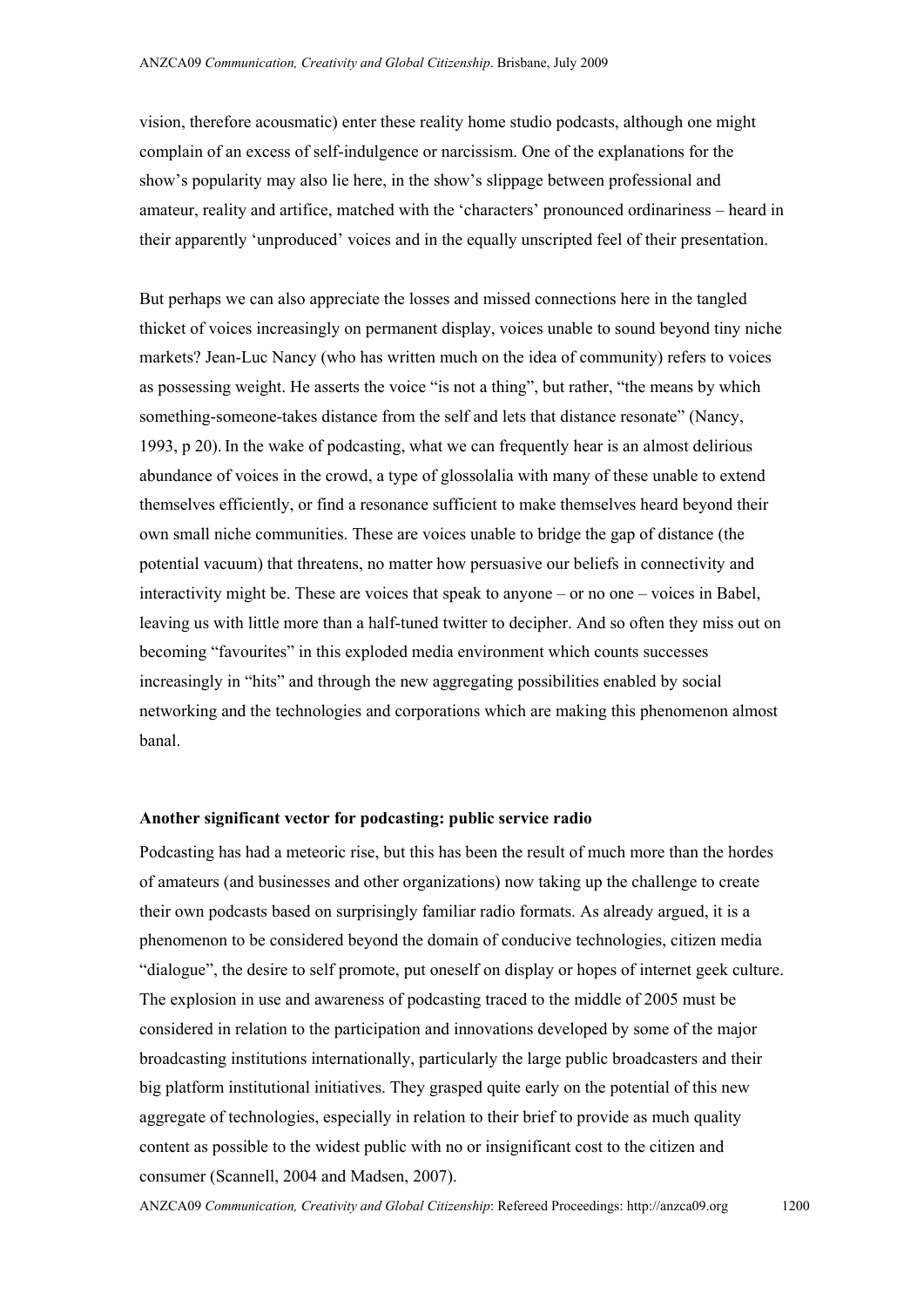While reporting favourably on the influx of thousands of different amateur podcast shows "from gardening programs, film and TV review programs, shows about motherhood, wine, religion and technology – with the overwhelming majority of them made by ordinary people in their own homes" (Waters, 2005), the BBC set about launching its own podcasting trials in early 2004. What's more, the BBC and equivalent public broadcasters elsewhere were hearing from their listeners who were demanding the obvious. Here's what one listener to ABC's ideas and talk network had to say in October 2004:

I'm 20 years old, interested in social issues, carry an iPod and mobile phone. I'm techno savvy. Why can't I listen to AM radio anymore? Neither of the devices I carry with me whilst I'm on the go have an AM receiver. How do you expect me to listen to Radio National if the hardware is not being manufactured? Why don't you Podcast Radio National shows? (Carslisle, 2004).<sup>[13](#page-10-0)</sup>

The BBC was the first of the PSBs to trial podcasting, and their initiative quickly reaped rewards extending the audience for what then Controller of Radio and Music interactive would call "one of our most challenging programmes", the *Radio 4* history programme, *In Our Time* presented by Melvyn Bragg. (Nelson.)<sup>[14](#page-10-1)</sup> The podcast went on to become the public broadcaster's "most popular podcast", averaging "30,000 download requests a week" in 2005 (Entertainment, TV and Radio, 2005). According to *BBC News*: "[O]verall, the BBC had more than 100,000 download requests each week in July of 2005" (Ibid).

What the BBC and others had picked up in this early stage of the invention of a new audiosphere (or we might call it, to recall Gaston Bachelard (1951), a new "logosphere" of words in motion) was that podcasting might signal not only the demand for new types of programming – some of it currently not on offer from the mainstream – but also an "appetite for new ways of listening" (Nelson Op cit), and inadvertently, new ways of composing one's listening fare. This certainly was the case at the Australian Broadcasting Corporation (ABC) in radio, where traditional offerings in the form of the national cultural and talk network

 $\overline{a}$ 

<span id="page-10-0"></span><sup>&</sup>lt;sup>13</sup> An email from a listener to the ABC sent after a program about podcasting, 'Music of the Blogospheres' was broadcast on ABC Radio National's Background Briefing, October 2004.

<span id="page-10-1"></span> $14$  Radio 4 is a loose equivalent to ABC's major national cultural talk radio network, Radio National (RN), although the audience numbers for Radio 4 have been consistently much greater than RNs, reaching 12% of available listeners in its breakfast current affairs slot (Nelson 2004).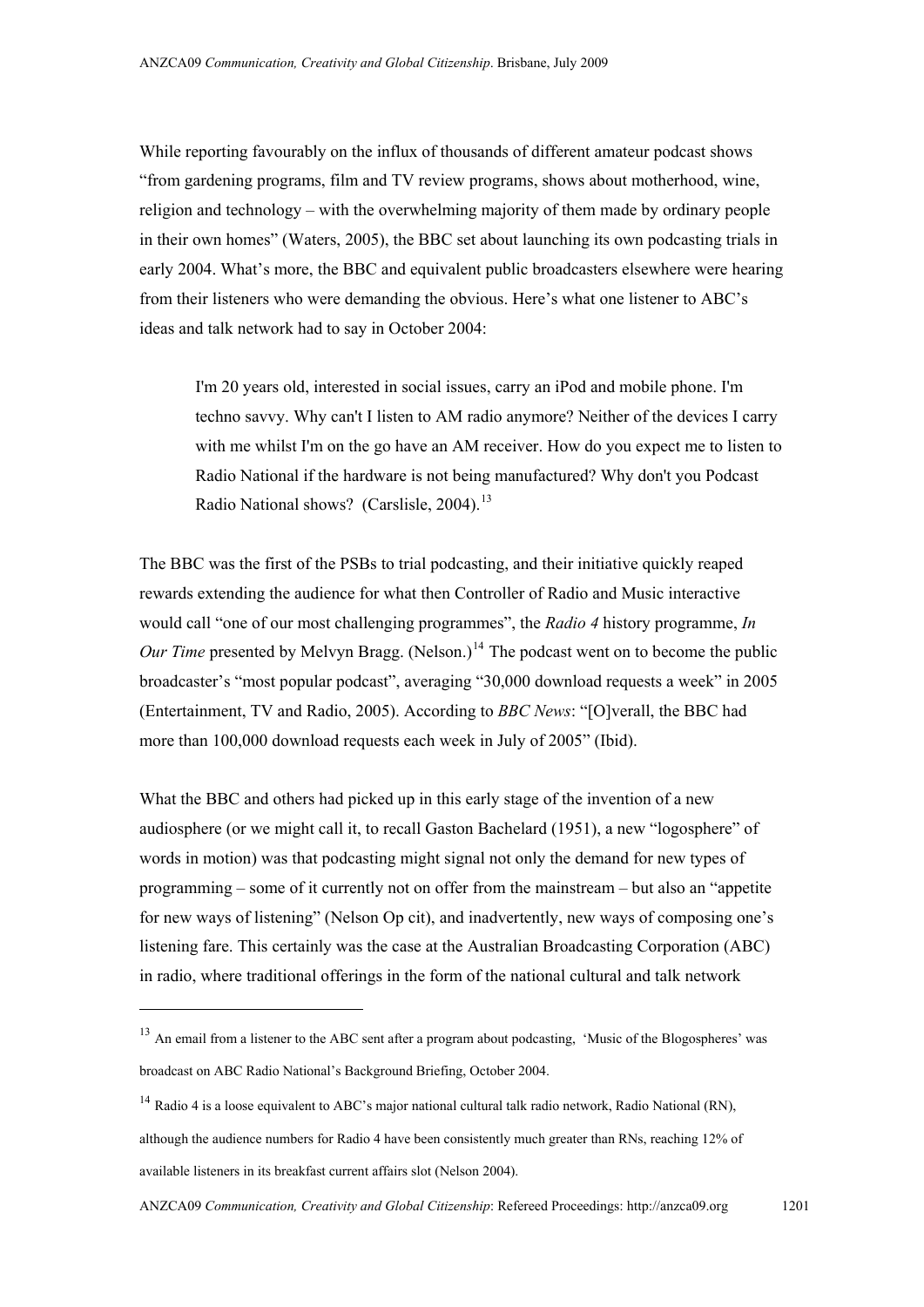(RN), still existed only on AM mono or on inferior quality streaming on the internet, thereby seriously limiting audience expansion, especially younger audiences who were barely aware of the AM band. In an internal paper titled '"PODCAST OR PERISH": Podcasting on Radio National" (Carlisle, 2004), Wendy Carlisle outlined why RN should adopt a podcasting trial of its own. She saw RN becoming "marginalised by technological advances and changes in audience behaviour and demands" (Carlisle). While RN audiences had for many years remained static and small in comparison to commercial FM in particular, Carlisle reported that by December 2004 there were "over 450 thousand on-line accesses to RN web pages every week. That figure has grown by between thirty and fifty percent each year since 2000", and she went on, adding; "Ten percent of these accesses result in an audio download (either live streaming or on demand) and it's estimated that when RN completes its full roll out of windows across all programs, that figure could grow to 90,000 audio hits each week" (Carlisle 2005). The rest is now history as RN's 2006 podcasting trials became the standard operating procedure for the network (and others like it around the world), allowing listeners to choose their own listening schedules (in effect to "time shift"), or to discover – perhaps for the first time – programs they never knew existed because of accessibility problems, lack of promotion by the network and so forth.<sup>[15](#page-11-0)</sup>

This early phase of podcasting for the large PSBs has not so much been about creating new types of program then, although this has the potential to become more prevalent in the next phase of podcasting along with audio driven online content, but rather about podcasting as a form of time shifting or creating programs as downloadable archives to be listened to in whatever time sequence the listener chooses. Indeed, much of the extraordinary popularity of podcasting (especially to public broadcasters) may be attributed to this activating, rather than passive time-shifting, capacity. Listeners are enabled to download and store rich audio content to be listened to whenever – and in whichever sequence – they choose. This is potentially an empowering process, allowing prosumers to programme their own listening experience. Podcasting thus operates here in a manner contrary to the principle of sequence or flow, which Raymond Williams identified as "the defining characteristic of broadcasting" (Williams, 1974, p 86). For Williams, the "planned flow" of programming introduced by radio broadcasting, was a formal departure from all previous communications systems, in which "the essential items were discrete" (Ibid,  $pp86 - 87$ ).

<span id="page-11-0"></span><sup>&</sup>lt;sup>15</sup> RN has most recently revealed its successes with podcasting (see Simons, 2008).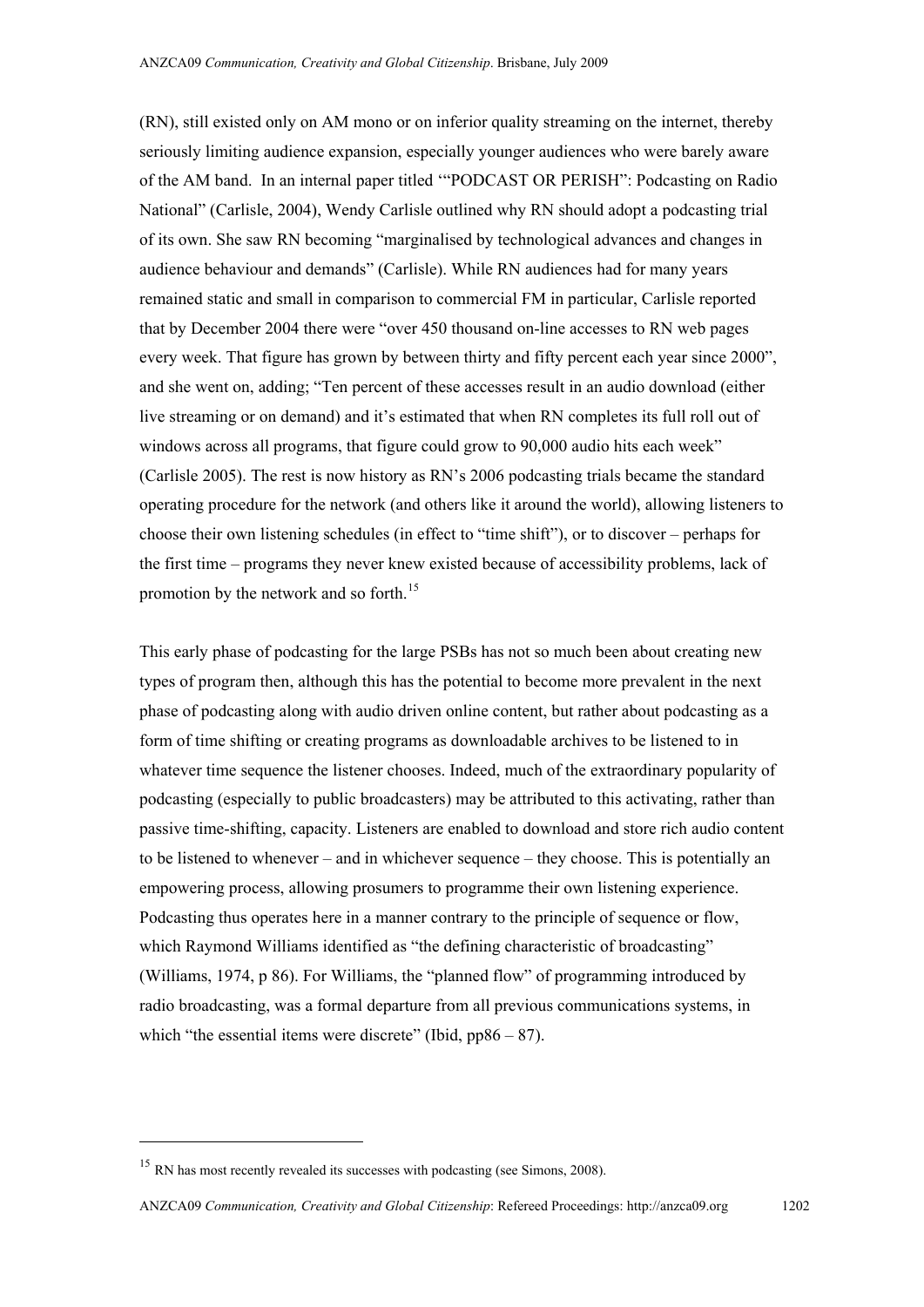Has podcasting returned audio communication to something like a pre-broadcasting condition – assembling audio items as "discrete" and separated from any sense of sequenced flow? I take a different view to that of Williams. In the image of podcasting as we see it evolving today, and as a function of the larger broadcasting matrix embodied for example in the expanded global public service broadcasting model – which also produces itself as a vast reservoir of possible connections or germinations – we might conjure up instead the image of the seed pod, with broadcasting (from its agricultural usage, the throwing of seed) as providing the ongoing potential for dissemination of programs "in suspension" (Bachelard). This is a broadcasting that need not be defined *only* in terms of real-time flows. Rather we could imagine, in keeping with this image of the seed pod, that podcasting is the continuing desire for the potential dissemination of programs, and these may be typified as both in movement (in real time) and in suspension (in a future time). Hundreds, perhaps thousands of broadcasts await a 'fertile' connection and this is attempted through the possibility for download, only established in actuality through a real time listening: the coupling of 'seed' and ear, the possibility for germination, activation.

#### **Public Service Broadcasting as an expanded gift culture through the pod**

In this way we might also argue that podcasting is being harnessed to extend PSB institutions' already rich audio diffusions.**[16](#page-12-0)** Podcasting on the one hand is an atomized affair involving a host of individual podcasters. They rise above the babble, come to prominence or not. But it is also a form within a surprisingly short time-span that is transforming public service broadcasting. Perhaps more than Digital Audio Broadcasting (DAB radio), podcasting appears most likely to offer renewed opportunities for this huge sphere of media, either as a way to revitalise existing services directed towards time poor but hungry-for-content listeners, or opening up new listeners to these services, especially avid for their content-rich forms unavailable on most mainstream commercial radio or through other kinds of services.

The major public service broadcasters had no or little podcasting in 2005 as we have seen, but today millions of hours weekly are podcasts, with increasing numbers of downloads recorded and new subscribers. American National Public Radio (NPR) launched its first podcasts on August 31, 2005 after having "received e-mail requests from listeners for months", (according to blogger Mark Glaser). "The term 'podcast' was one of the most searched terms on [NPR.org"](http://www.npr.org/), Glaser noted during this early period, and it took only six days after launch for NPR's "Story of the Day" podcast to reach the No. 1 spot on iTunes for most downloaded

<span id="page-12-0"></span><sup>&</sup>lt;sup>16</sup> I draw here on the work on "gift cultures" of Lewis Hyde. (1983)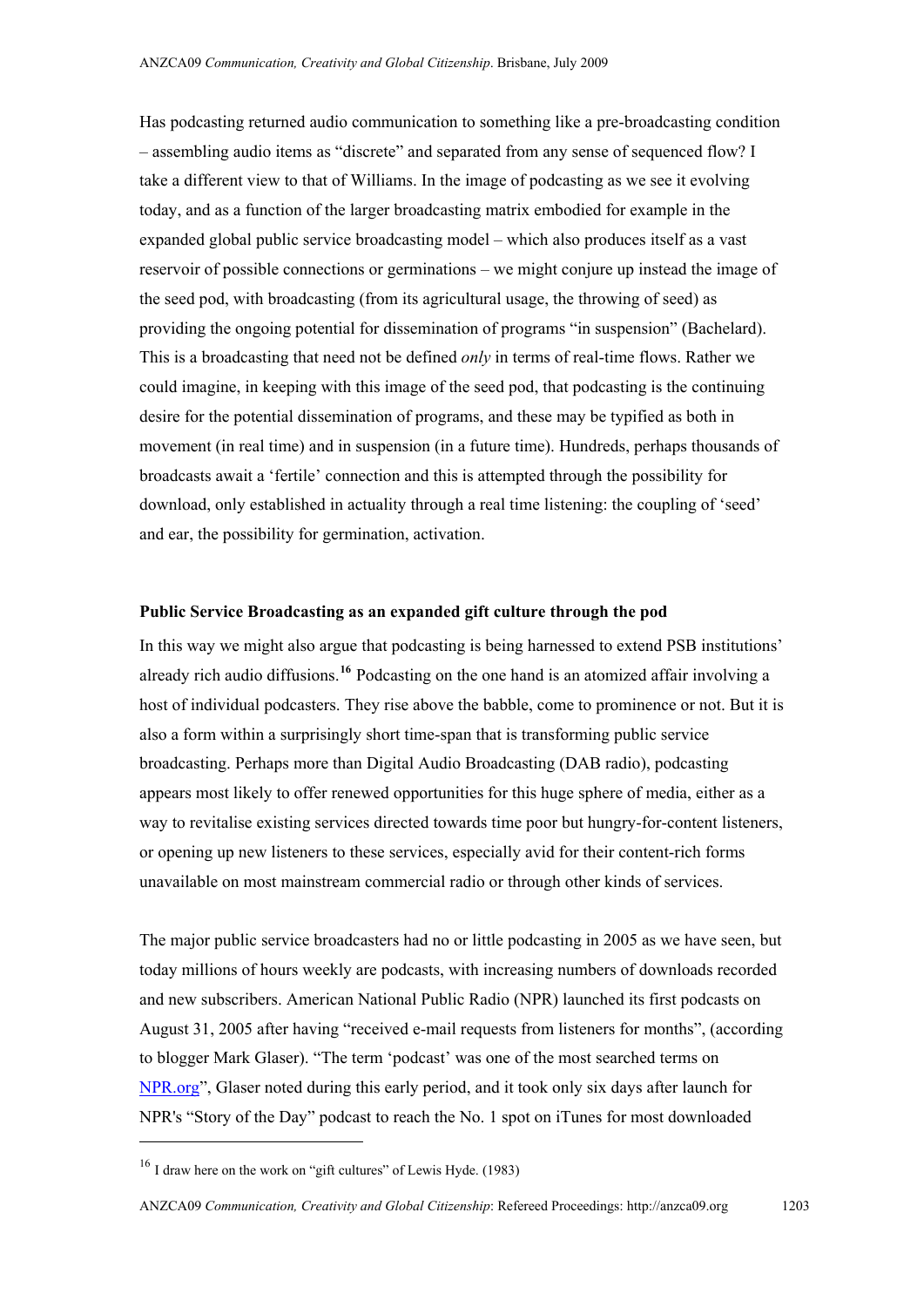podcast. On Nov. 21, NPR's podcasts held down 11 spots on the iTunes Top 100, more than any other media outlet (see Glaser, 2005).

The BBC and large cultural PSBs like it are more than media outlets in this reenergized dissemination model; through this convergent technology they become searchable libraries, not only of data and words, but of sound, experiences and voices. Podcasting is not something other to broadcasting then, rather it remains productively dependent on its initial diffusion, and this is the gift ecology already created by broadcasting in its formative years *as dissemination*.

Using the metaphor of the pod once more (as a collection of seeds encased in some protective yet permeable form, and to be set free from the parent as a gift – of life) we might say that podcasting here continues the gift culture tradition already established, but threatened, of public broadcast dissemination. This has been to distribute freely to all, no matter what the waste, for the common good (Scannell, 2004).<sup>[17](#page-13-0)</sup> It may be quite possible that program pods containing these voices in suspension disperse like so many seeds (through links, RSS feeds and downloads) finding a place to settle or open their full contents supported by a new and richer ecology of revitalised broadcast audio and radio talk. They can offer public service broadcasting listeners in particular, beyond the boundaries of nation states and niche markets, much greater accessibility to their unique rich mix programming ecology, designed to be scattered to all without any desire for an immediate return.<sup>[18](#page-13-1)</sup>

<span id="page-13-0"></span><sup>&</sup>lt;sup>17</sup> See Paddy Scannell, "Love and Communication: A Review essay", in Westminster Papers in Communication and Culture, Vol 1, 1, p 102, p 100. I have been greatly inspired by this essay and its dialogue with Peters's book (1999).

<span id="page-13-1"></span><sup>&</sup>lt;sup>18</sup> In his essay (2004), Scannell responds to, even sounds out the greater depth contained in John Durham Peters' book, Speaking into the Air: A History of the Idea of Communication. Scannell appreciates Peters' rich and original discussion of broadcasting in the biblical parable of the sower (the broadcast of seed thrown out freely and indiscriminately – the origin of the word broadcasting is agricultural) in connection with the democratic thrust inherent in all broadcasting. Peters writes: "Clearly there is nothing ethically deficient about broadcasting as a one way flow" (1999, p 59). For Scannell, however, it is only in its public broadcasting aspect that broadcasting might be truly regarded as "ethical": it does not matter, argues Scannell, that it present "efficient communication" or be "scandalously uneconomic" (Scannell, p 99). As The Sower depicted inside Broadcasting House (Eric Gill's often overlooked sculpture, BBC London) public broadcasting "gives without any expectation of a return" (Ibid p 97). ANZCA09 *Communication, Creativity and Global Citizenship*: Refereed Proceedings: http://anzca09.org 1204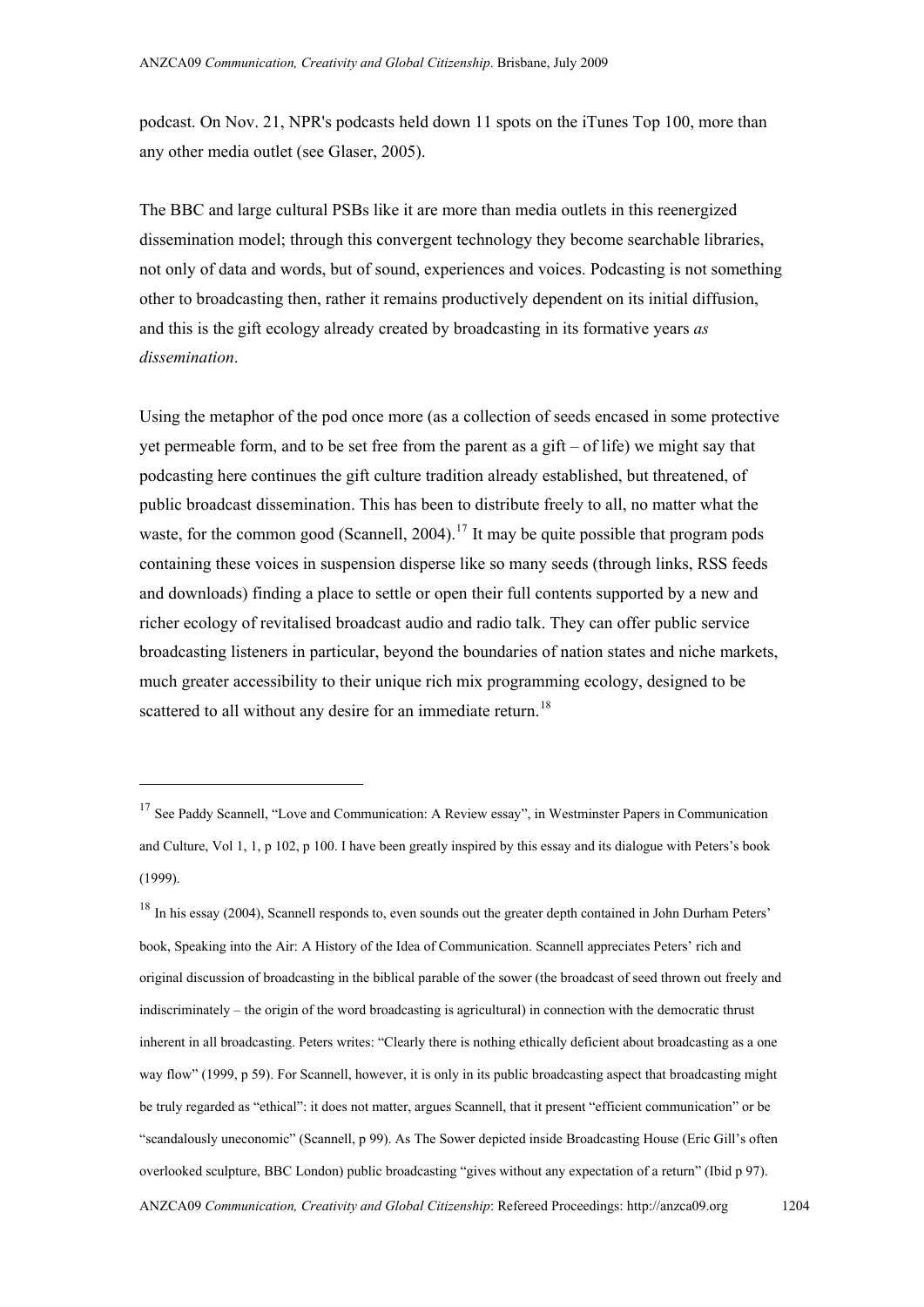And if recognised within the gift culture of a cultural commons<sup> $19$ </sup> (rather than as a deficient democratic one way communication), podcasting has the potential to revitalise public broadcasting and the still desired public sphere in a time of frequently unreliable babble where voices speak more to their own kind than a broad and diverse public. Public broadcasters and other respected cultural and educational institutions are likely to remain key players here if this gift capacity is not underestimated. This is also because of their larger resources, already substantial archives (of voices and visions) to draw upon, obvious aggregating power as institutions and their still justified historical claims to deliver quality and independence of thought.

There is also the possibility to reconsider those more intense listening experiences produced by certain forms of PSB radio not pursued elsewhere for financial or craft reasons, even amongst blogger podcasters. Contrary to previous predictions, podcasting may favour those more intensive forms of listening experience and audio storytelling/sharing built on PSB radio forms. The question of the value of the auditory imagination is raised here, although we have not the time to explore it here.<sup>[20](#page-14-1)</sup> We might add the potential already well in evidence with ipod headphone listening for more intensive listening *experiences* – and full-sized high fidelity headphones favour this too –– something which relates especially well to the more expensive and intellectually demanding talk and audio content provided by cultural radio channels internationally.[21](#page-14-2) With their maintenance of content-driven block programming and unique radiophonic forms such as the radio feature and documentary (abandoned or left unexplored by almost all of the commercials), PSB radio has renewed opportunities to offer a diversity of distinct program packages for podcast – driven less by music than the voice.

 $\overline{a}$ 

<span id="page-14-0"></span><sup>&</sup>lt;sup>19</sup> In The Gift, Lewis Hyde advocates a freeing up of the cultural wealth found and never depleted in the commons.

<span id="page-14-1"></span> $^{20}$  Discussed in Bachelard (1951); and Madsen (2007). Bachelard reflects on the role of the auditory imagination in his essay on radio (a draft was written in 1947), arguing the importance of the radio voice "without a face" and its potential to call up, even activate mental images in the mind of the listener.

<span id="page-14-2"></span> $^{21}$  New forms of cultural radio are emerging beyond the major public service broadcasting institutions. An example is Arte-radio, a podcaster and web radio site, part of the larger Arte organization, renowned for its huge contribution to European independent film and television production. Arte-radio have begun to collaborate too with the BBC, co-producing a bilingual radio drama "Déja Vu" – an 'old' form of radio? – available as a podcast in two languages. Go to www.arteradio.org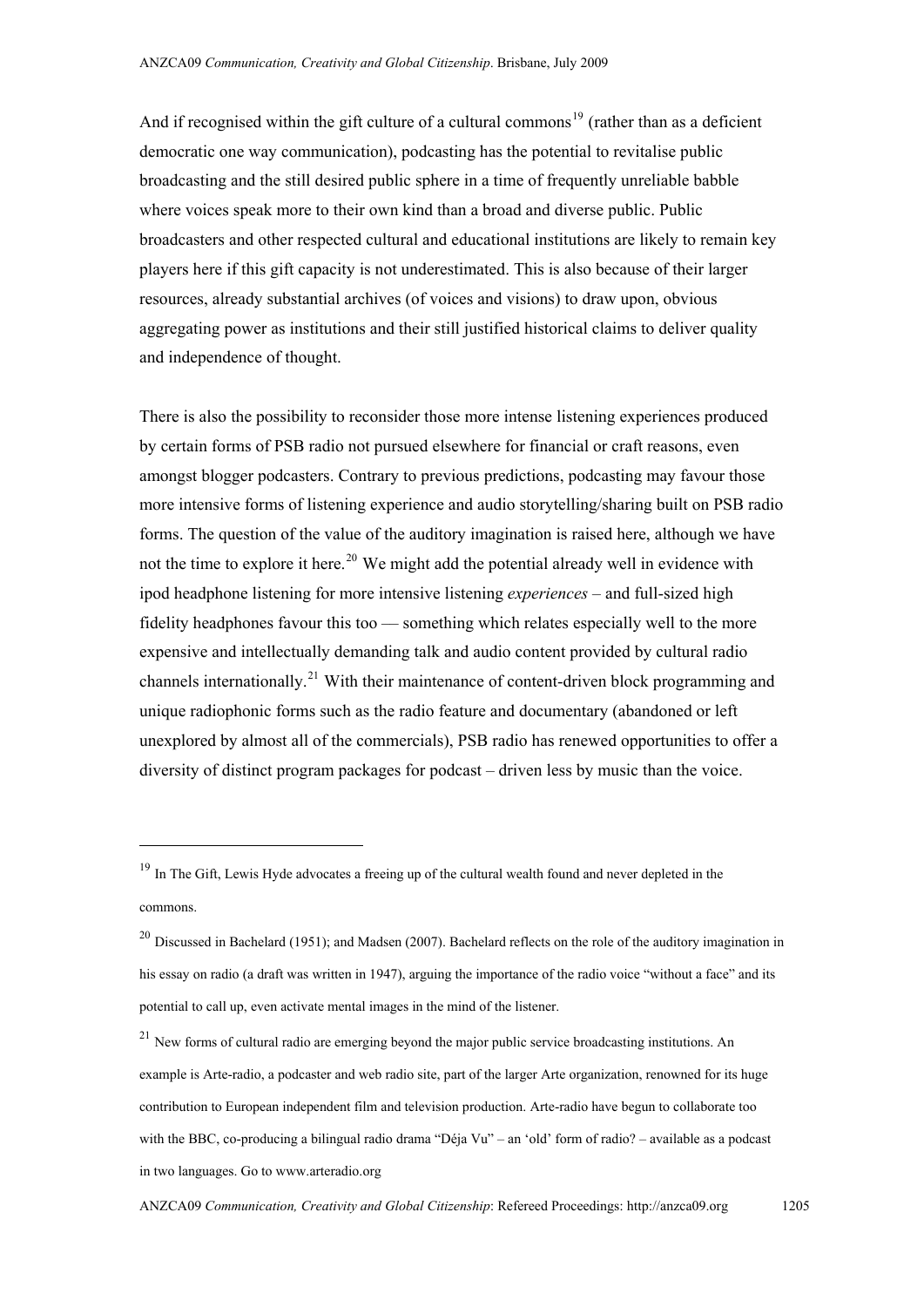These will be eminently suitable for replay or re-auditioning,  $^{22}$  $^{22}$  $^{22}$  if only managers have sufficient faith in the power and pleasure to be had in an audio-only (*acousmatic)* form, especially in an age supposedly dominated by, and perhaps drowning in, images.

These programs might also be heard with greater levels of attention, rather than the more usual and familiar mode of everyday radio listening – oscillating between high levels of attention and distraction, foregrounding and backgrounding. In the age of podcasting, we can imagine this kind of PSB programming to be ideally suited to this expanded, intimate yet exploded dissemination environment.<sup>[23](#page-15-1)</sup> The rich *pod-ecology* that some PSB forms appear to favour may also mean that we are no longer wedded to the present tense and the once-only real-time (essentially evanescent) broadcast. Through the archive activated by podcasting, diverse individuals and communities may find themselves in contact, and that dream of an early mystical form of radio connecting the living with the creative commons of the dead (to bring back John Durham Peters) may also find itself a reality.<sup>[24](#page-15-2)</sup> Stirring new life out of the once dormant but latent archive is something that all kinds of cultural institutions, including public broadcasting institutions are participating in, and can activate, if the ecology (and ethics) are right. $^{25}$  $^{25}$  $^{25}$ 

 $\overline{a}$ 

<span id="page-15-2"></span><sup>24</sup> The BBC was one of the first public and cultural institutions to recognise this potential of the archive: the dormant seed awaiting new conduits and potentialities of distribution. It proclaims a new and ambitious project (2009) to deliver its programming (first as web pages, later as audio and video files on the web) into the public domain via an already existing library's protocols (the British Film Institute BFI is one suggested conduit). Copyright issues are still a complicating factor however, as they currently are for much music and dramatic production. The ABC for example has no podcasting copyright agreement with the Media Alliance Union, covering professional actors, nor can it podcast much music programming.

<span id="page-15-3"></span><sup>25</sup> This is why a wide range of cultural and educational institutions internationally are taking up podcasting as ways of expanding their voice. U Channel, through Princeton University is a podcasting/vodcasting site, acting as ANZCA09 *Communication, Creativity and Global Citizenship*: Refereed Proceedings: http://anzca09.org 1206

<span id="page-15-0"></span> $^{22}$  Many programs are presented as the original; others are compiled into special podcast programmes offering highlights or new mixes of content from the existing material. The ABC's Radio National channel has a "shuffle mode" program giving the user a random selection of programs of the day or the week or even the month. And there are now podcast only programs not accessible on real time radio.

<span id="page-15-1"></span><sup>&</sup>lt;sup>23</sup> "Radio will give a rhythm and a human touch to the digital traffic of the 21st century", Raina Konstantinova, European Broadcasting Union (EBU) Radio Director, in her opening speech to the 2005 "Radio Day of European Culture: the unification of Europe—on air" (Konstantinova, 2005).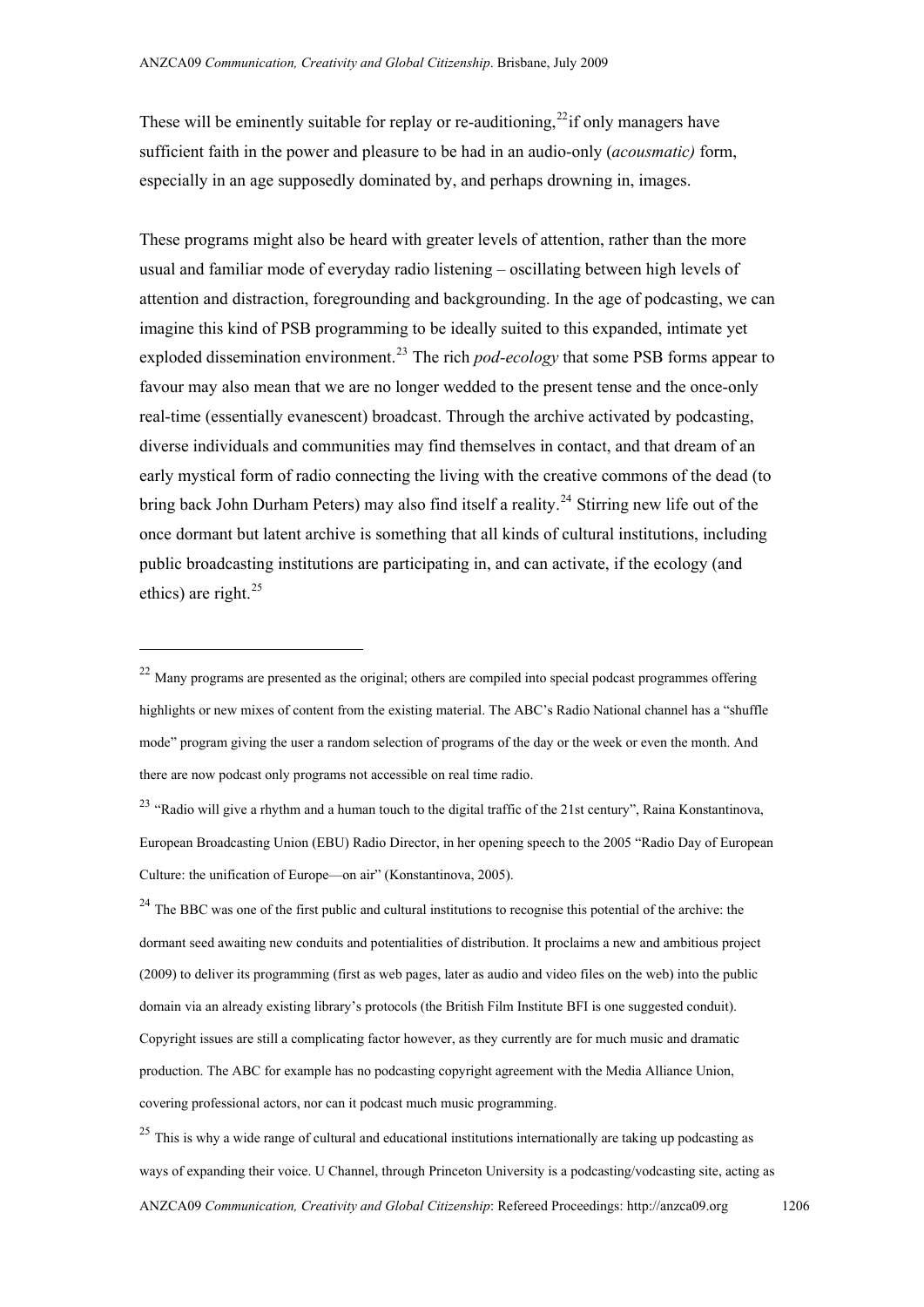Podcasting re-activates possibilities of the creative commons as reservoir of cultural wealth for all: not in the limited sense of allowing unfettered dialogue and remix or information, but allowing voices, space and time to re-sound, in a new environment/ecology, through time/space shifting and dissemination. In keeping with the gift culture pod metaphor (the ethos of the pod) – and while including the opportunity for rhizomatic horizontal movement/multiplication – voices transformed by mp3 technologies available for download also potentially can extend themselves not only into space but forwards through time. This is a new and revolutionary quality in the logosphere which takes us past radio's former "ghastly impermanence" (Sieveking, 1934, p 15).

In podcasting and archived streamed media, we are witnessing the creation and the reactivation of a vast reservoir of voices. Broadcast voices no longer fade into the ether with each passing moment; no longer are they dead letters or confined to the closed circuit of the activist couple, or even to resonate only in the memory of a generation of listeners. These are voices however, which require a sustaining matrix in which to germinate and thrive; through this milieu, if sustained, they may well have the chance to keep speaking to us into the future.

# **References**

**.** 

Bachelard, G. (1951). Rêverie et Radio. *La Ne f*(73-74).

Berry, R. (2006). Will the iPod Kill the Radio Star? *Convergence, 12* (2).

Breitsameter, S. (2007). From Transmission to Procession – Radio in the Age of Digital

Networks. In E. G. Jensen & B. LaBelle (Eds.), *Radio Territories,* Los Angeles &

Copenhagen: Errant Bodies Press.

Carlisle, W. (2004). '"*Podcast or Perish": Podcasting on Radio National'*. Sydney: Australian Broadcasting Corporation.

Crofts, S., Dilley J., Fox, M., Retsema, A., William, B. (2005). 'Podcasting: A new technology in search of viable business models' [Electronic Version]. *First Monday*, *10*.

an aggregator and "host" for intellectual debate and thought, giving us the voices of major thinkers. U channel is sourced at http://uc.princeton.edu/main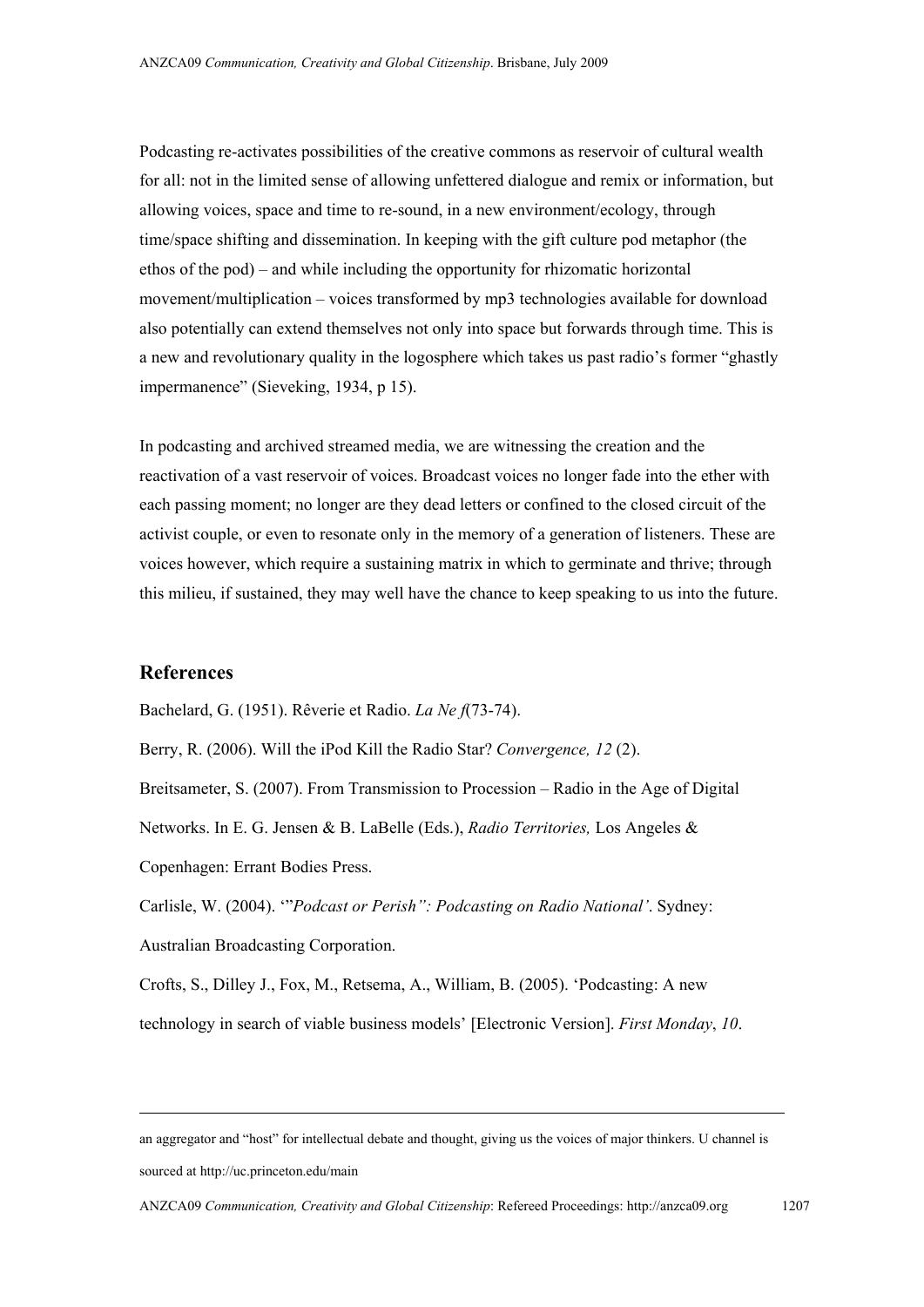Retrieved September 2005 from

<http://firstmonday.org/htbin/cgiwrap/bin/ojs/index.php/fm/article/view/1273/1193>

Curry, A. Daily Source Code. Retrieved May 25 2008, 2008, from <http://www.dailysourcecode.com/>

Dearman, P., & Galloway, C. (2005). 'Putting Podcasting into Perspective'. In *Radio in the World: Radio Conference 2005,* Berryman, B., Goodman D., Healey, S. (Eds)., Melbourne: RMIT Press, Informit e-library.

Douglas, S. J. (1999). *Listening in: Radio and the American Imagination: From Amos 'n' Andy and Edward R. Murrow to Wolfman Jack and Howard Stern* (1st ed.). New York, N.Y.: Times Books.

Entertainment, TV and Radio. (2005). *BBC NEWS*.

Gilmour, D. (2006). *We The Media: Grassroots Journalism by the People, For the People.*  (paperback edition ed.): Sebastopol, Calif : O'Reilly.

Glaser, M. (2005). 'Will NPR's podcasts birth a new business model for public radio?'

Grundmann, H. (2007). Beyond Broadcasting: The Wien-Couver series. In E. G. Jensen & B.

LaBelle (Eds), *Radio Territories*. Los Angeles & Copenhagen: Errant Bodies Press.

Hammersley, B. (2004, 12 February, 2004). 'Audible Revolution'*. Media Guardian*.

<http://www.guardian.co.uk/media/2004/feb/12/broadcasting.digitalmedia>

Hendy, D. (2000). *Radio in the Global Age*. Cambridge: Polity Press.

Hilmes, M., & Loviglio, J. (Eds.). (2002). *Radio Reader: essays in the cultural history of radio*. New York: Routledge.

Hyde, L. (1983). *The Gift: imagination and the erotic life of property*. New York: Random House.

Konstantinova, R. (2005). Opening Speech, 'Radio Day of European Culture: the unification of Europe - on air'. EBU Archive. Retrieved 10.5.06, 2006 from [http://www.prix](http://www.prix-europa.de/publish/n_subnews.html)[europa.de/publish/n\\_subnews.html](http://www.prix-europa.de/publish/n_subnews.html). No longer available online.

Levy, P. (1994). *Collective Intelligence: Mankind's Emerging World in Cyberspace*. New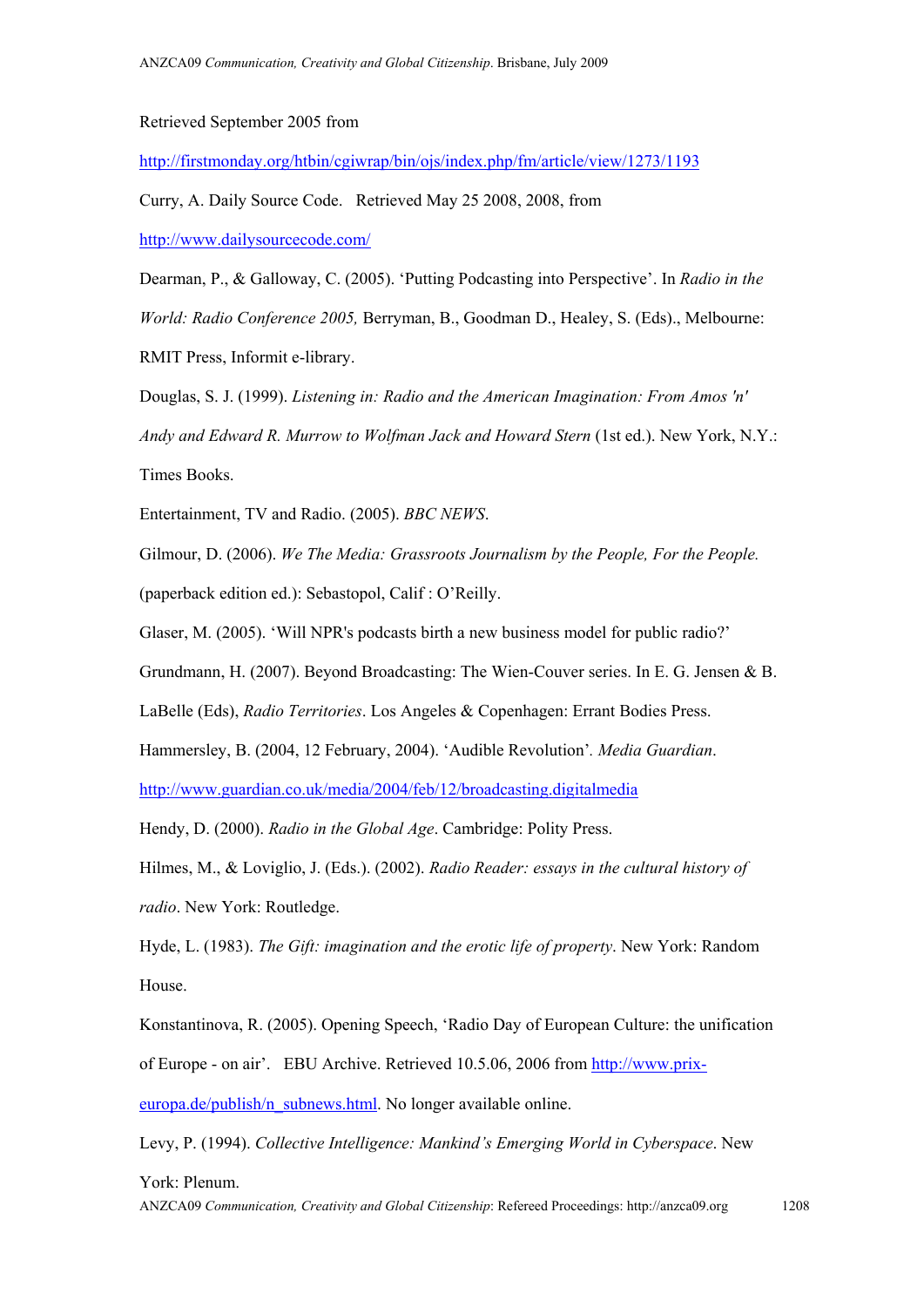Madsen, V. (2007). 'Cultural Radio at the Crossroads: "When I Hear the Word Culture I Switch on My Radio": Reflections on an Underestimated Form, 'Cultural Radio''. *Southern Review 39* (3), pp 16-37.

Miceli, D. & Domkus, D. *The Dawn and Drew Show*. Retrieved 15 July 2008 from <http://dawnanddrewwp.mevio.com/>. Archive of all programs available at

<http://www.dawnanddrew.com/>

Miller, M. (2006) '"Podfather" plots a radio hit of his own', *LA Times* (electronic version archive). May 21, 2006. articles.latimes.com/2006/may/21/entertainment/ca-podfather21. Accessed June 1, 2008

Nancy, J.-L. (1993). *The Birth to Presence*. Stanford, Calif.: Stanford University Press.

Nancy, J.-L. (2000). *Being Singular Plural*. Stanford, Calif.: Stanford University Press.

Nelson, S. 'Podcasting primed' [Electronic Version]. Retrieved September 2008 from

[http://digital-lifestyles.information/2004/12/17podcasting-primed-bbc-radio-mp3-download](http://digital-lifestyles.information/2004/12/17podcasting-primed-bbc-radio-mp3-download-successes/)[successes/](http://digital-lifestyles.information/2004/12/17podcasting-primed-bbc-radio-mp3-download-successes/).

Peters, J. D. (1999). *Speaking into the Air: A History of the Idea of Communication*. Chicago: University of Chicago Press.

Rheingold, H. (2008). 'Using Participatory Media and Public Voice to Encourage Civic Engagement'. In W. L. Bennett (Ed.), *Civic Life online: Learning how digital media can engage youth*. Cambridge, MA: MIT Press.

Scannell, P. (2004). Love and Communication: A Review Essay. *Westminster Papers in Communication and Culture, 1*(1), 93-102.

Sieveking, L. (1934). *The Stuff of Radio*. London: Cassell and Company Limited.

Simons, M. (2008). 'Margaret Simons on Media: Radio National Podcasting and Audience Figures'. Blog hosted on *Crikey.com*: *The Content Makers*.

<http://blogs.crikey.com.au/contentmakers/radio-national-podcasting-and-audience-figures/> Retrieved February 13, 2009.

Strauss, N., & Mandl, D. (1993). *Radiotext(e)*. Brooklyn, N.Y.: Autonomedia.